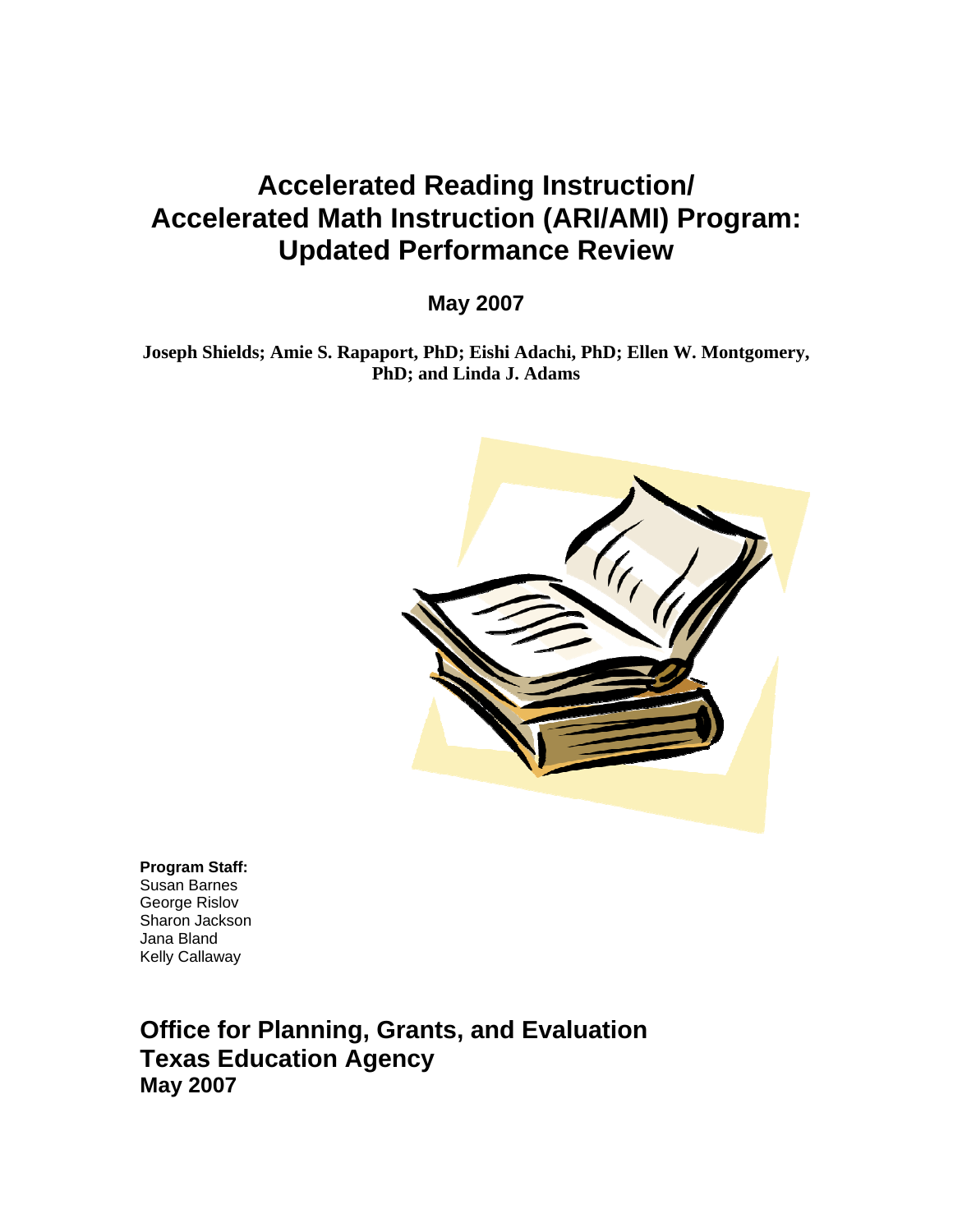# **Texas Education Agency**

Shirley Neeley, Commissioner of Education Robert Scott, Chief Deputy Commissioner

# **Office for Planning, Grants, and Evaluation**

Nora Ibáñez Hancock, Associate Commissioner Joseph Shields, Deputy Associate Commissioner

## **Division for Planning and Grant Reporting**

Ellen W. Montgomery, Director

The Office for Planning, Grants & Evaluation wishes to thank all agency staff who contributed to this report, and all school districts and open-enrollment charter schools for the timely and accurate submission of their required reports to the agency.

**Citation.** Texas Education Agency. (2007). Evaluation of Accelerated Reading Instruction (ARI) and Accelerated Math Instruction (AMI) Program: 2005-2006 School Year. Austin, TX: Author.

Material in this publication is not copyrighted and may be reproduced. The Texas Education Agency (TEA) would appreciate credit for the material used and a copy of the reprint.

Texas Assessment of Academic Skills™ (TAAS™) and Texas Assessment of Knowledge and Skills™ (TAKS™) are registered trademarks of the TEA. Other product and company names mentioned in this report may be the trademarks of their respective owners.

Additional information about this report may be obtained by contacting the TEA, Office for Planning and Grant Reporting at (512) **463-8992** or by e-mail at **[opge@tea.state.tx.us](mailto:opge@tea.state.tx.us)**.

This report is available at the TEA's website at **<http://www.tea.state.tx.us/opge/progeval/ReadingMathScience/index.html>**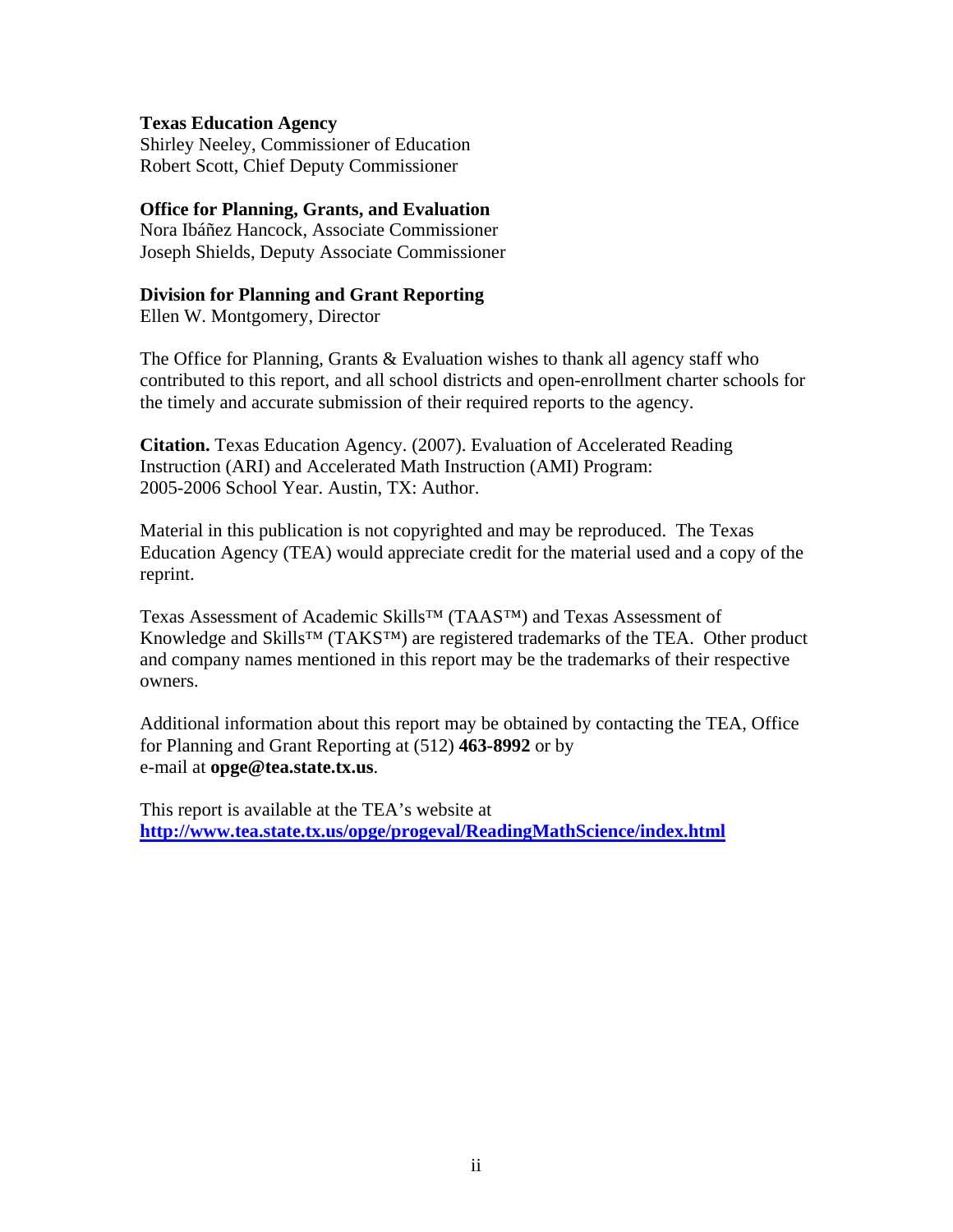# **Contents**

| Findings from Cohort Analysis - Reading     |  |
|---------------------------------------------|--|
|                                             |  |
|                                             |  |
|                                             |  |
| Findings from Cohort Analysis - Mathematics |  |
|                                             |  |
|                                             |  |
|                                             |  |
|                                             |  |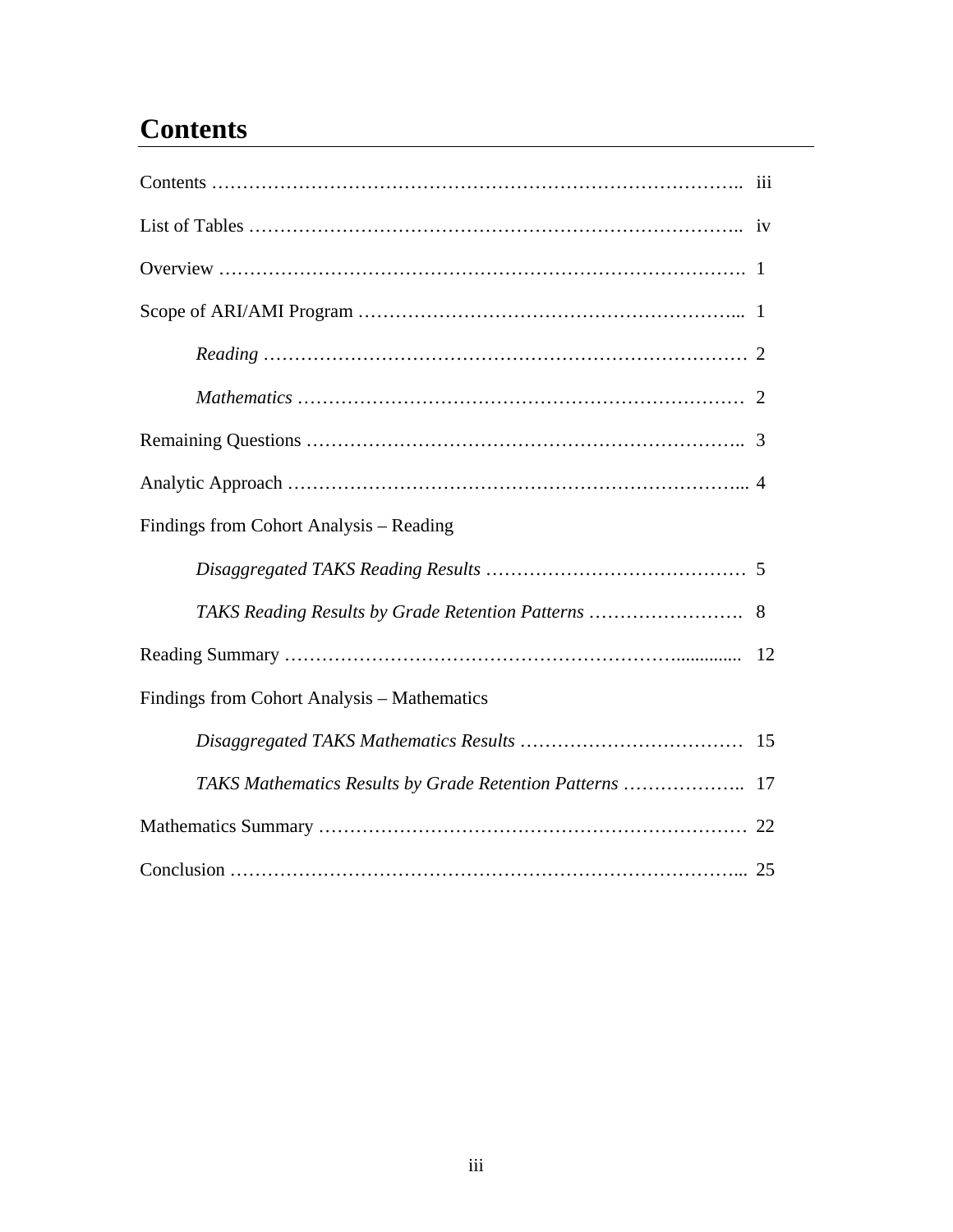# **List of Tables**

| Table 3: Accelerated Reading Instruction (ARI), TAKS Reading Passing<br>Rates (First Administration) for Cohort Students, Disaggregated by                                                                 |    |
|------------------------------------------------------------------------------------------------------------------------------------------------------------------------------------------------------------|----|
| Table 4: Accelerated Reading Instruction (ARI), TAKS First Administration<br>Reading Performance Patterns and Mean TAKS Scale Scores                                                                       |    |
| Table 5: Accelerated Reading Instruction (ARI), TAKS First Administration<br>Reading Performance Patterns and Mean TAKS Scale Scores Among<br>Cohort Students Retained in Grade 3 for the 2004-2005 School | 11 |
| Table 6: Accelerated Reading Instruction (ARI), TAKS First Administration<br>Reading Performance Patterns and Mean TAKS Scale Scores<br>Among Cohort Students Retained in Grade 4 for the 2005-2006        | 12 |
| Table 7: Accelerated Math Instruction (AMI), TAKS Mathematics Passing<br>Rates (First Administration) for Cohort Students, Disaggregated                                                                   | 15 |
| Table 8: Accelerated Math Instruction (AMI), TAKS First Administration<br>Mathematics Performance Patterns and Mean TAKS Scale Scores<br>Among Cohort Students Not Retained in Grade, 2004-2006            | 20 |
| Table 9: Accelerated Math Instruction (AMI), TAKS First Administration<br>Mathematics Performance Patterns and Mean TAKS Scale Scores<br>Among Cohort Students Retained in Grade 3 for the 2004-2005       | 21 |
| Table 10: Accelerated Math Instruction (AMI), TAKS First Administration<br>Mathematics Performance Patterns and Mean TAKS Scale Scores<br>Among Cohort Students Retained in Grade 4 for the 2005-2006      | 22 |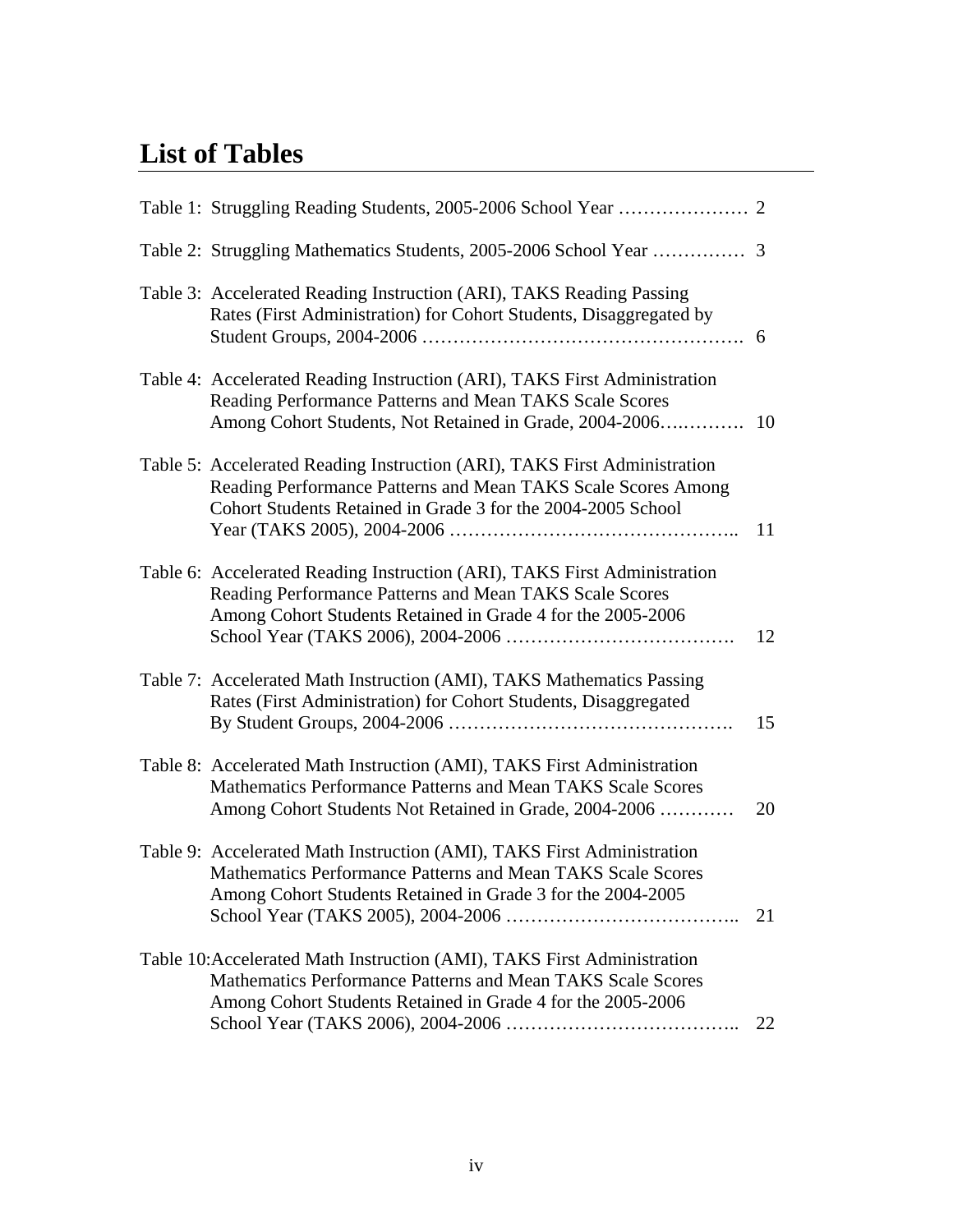# **Accelerated Reading Instruction/ Accelerated Math Instruction (ARI/AMI) Program: Updated Performance Review**

#### **Overview**

The Accelerated Reading Instruction/Accelerated Mathematics Instruction (ARI/AMI) program, which is a major component of the Student Success Initiative (SSI), provides immediate, targeted instruction to students identified as struggling in reading or mathematics.<sup>[1](#page-4-0)</sup> Originated by Senate Bill (SB) 4 of the  $76<sup>th</sup>$  Texas Legislature, and expanded during the  $77<sup>th</sup>$ ,  $78<sup>th</sup>$  and  $79<sup>th</sup>$  Texas Legislatures, the SSI aims to provide students with comprehensive research-based instruction to prepare them for academic success. Annual evaluations of the ARI/AMI program conducted by the Texas Education Agency's (TEA's) Office for Planning, Grants and Evaluation (OPGE) have shown evidence of program success using statewide reports by grantee school districts.

This report expands the analysis of the ARI/AMI program to include cohort analyses of students who failed the first administration of the Grade 3 Texas Assessment of Knowledge and Skills (TAKS) exams in reading and mathematics in Spring 2004. Separate analyses are conducted for a cohort of students who did not pass the first administration of the TAKS exam in reading and a cohort of students who did not pass the first administration of the TAKS exam in mathematics. The analysis includes student TAKS and grade retention results following the cohorts from the 2003-2004 school year through the 2004-2005 and 2005-2006 school years.

#### **Scope of ARI/AMI Program**

 $\overline{a}$ 

The ARI/AMI grant program is available to nearly every local education agency (LEA) in the state. During the 2005-2006 school year, a total of 1,112 school districts and

<span id="page-4-0"></span><sup>&</sup>lt;sup>1</sup> Student identification as "struggling" in reading may be based on results of diagnostic tests and/or TAKS test results. Additionally, teachers may have other reasons to identify a student as struggling. LEAs report to TEA the aggregate number of children identified as struggling for the LEA as a whole.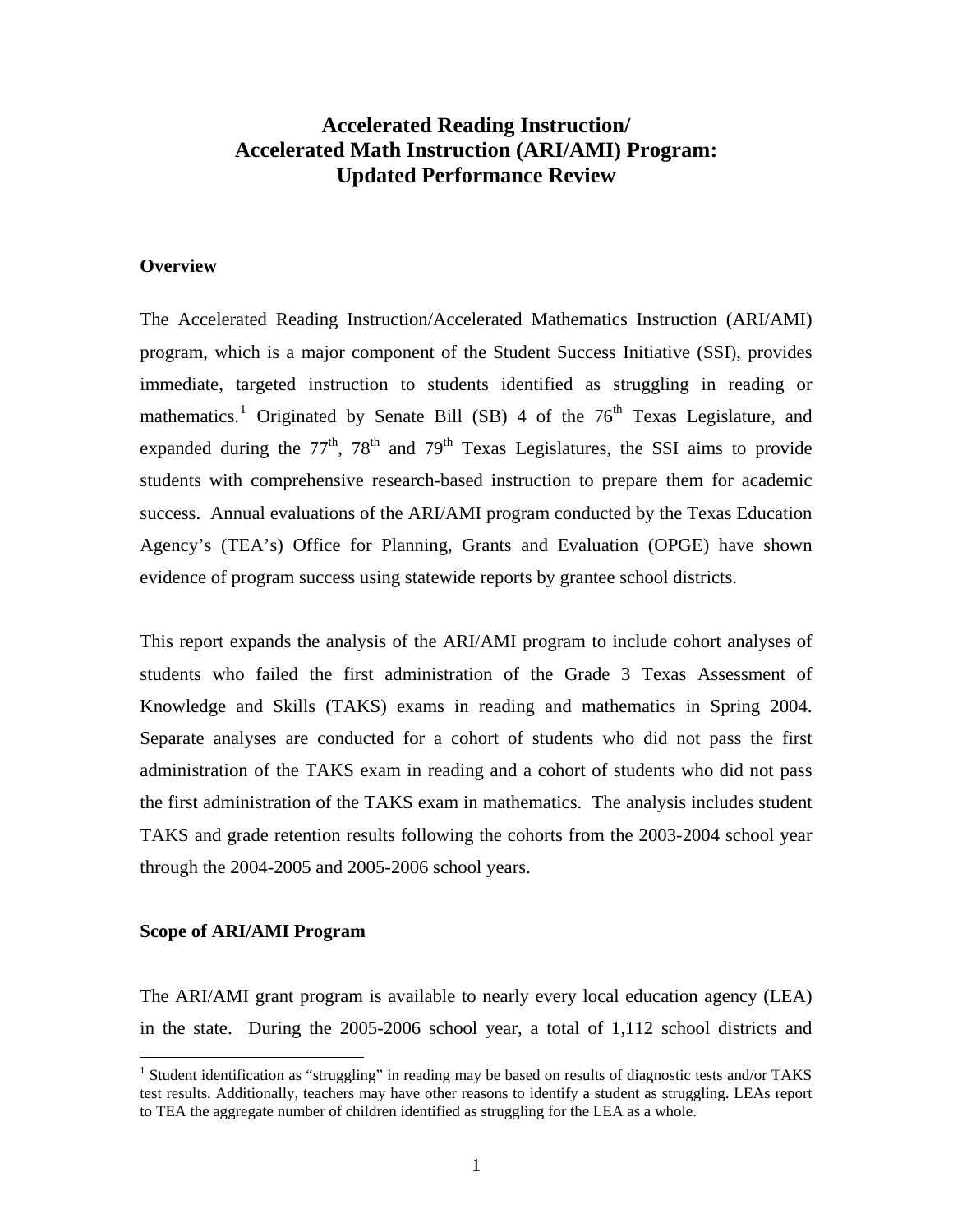charter schools, or 99% of the eligible LEAs, received ARI/AMI grant awards. These LEAs provided services to struggling students enrolled at 4,159 campuses in Texas.

The results reported by LEAs through the agency's eGrants system (summarized below) indicate that the large majority of students served by the program (Grades K-6) were on grade level in reading (66%) and math (69%)<sup>[2](#page-5-0)</sup> at the end of the school year.<sup>[3](#page-5-1)</sup>

## *Reading*

 $\overline{a}$ 

Out of the nearly 2.4 million Texas students enrolled in Grades K-6 during the 2005-2006 school year, 692,200 (29%) were identified as struggling readers. A total of 563,559 students in Grades K-6 were subsequently served with ARI funds during the 2005-2006 school year. Statewide ARI data for the 2005-2006 school year are provided below.

| Struggling Reading Students, 2005-2006 School Year |            |         |         |         |         |         |         |           |  |
|----------------------------------------------------|------------|---------|---------|---------|---------|---------|---------|-----------|--|
|                                                    | Kindergart | Grade 1 | Grade 2 | Grade 3 | Grade 4 | Grade 5 | Grade 6 | Total     |  |
|                                                    | en         |         |         |         |         |         |         |           |  |
| 2005-2006 Enrollment                               | 349,277    | 358,568 | 344,256 | 339,803 | 329,064 | 336,224 | 322,605 | 2,379,797 |  |
| Students Identified as                             | 86,717     | 119,262 | 110,308 | 116,345 | 91,550  | 103,658 | 64.360  | 692,200   |  |
| <b>Struggling Readers</b>                          |            |         |         |         |         |         |         |           |  |
| % Identified as                                    | 25%        | 33%     | 32%     | 34%     | 28%     | 31%     | 20%     | 29%       |  |
| <b>Struggling Readers</b>                          |            |         |         |         |         |         |         |           |  |
| <b>Struggling Readers</b>                          | 68,110     | 92,170  | 88,470  | 100.066 | 74,860  | 89,141  | 50,742  | 563,559   |  |
| Participating in ARI                               |            |         |         |         |         |         |         |           |  |
| % of Struggling Readers                            | 79%        | 77%     | 80%     | 86%     | 82%     | 86%     | 79%     | 81%       |  |
| Participating in ARI                               |            |         |         |         |         |         |         |           |  |

**Table 1 Struggling Reading Students, 2005-2006 School Year** 

Source: Texas Education Agency, eGrant Database Consolidated Reading Initiative Report, 2005-2006.

 Of these students served by the ARI program, 66% were reading on grade level by the end of the year. The large majority of students served by ARI in Grades 3- 5 passed the first administration of the TAKS Reading exam (76% of Grade 3 students – N=91,829, 65% of Grade 4 students – N=84,469, and 68% of Grade 5 students  $-N=92,215$ ).

<span id="page-5-0"></span> $2$  "On Grade Level" is determined by diagnostic instruments for Grades K-2, and TAKS passing rates on the first administration of the TAKS for Grades 3-6.

<span id="page-5-1"></span> $3$  These data are excerpted from a draft evaluation report related to the ARI/AMI program for the 2005-2006 school year. The report will be published by TEA in April 2007.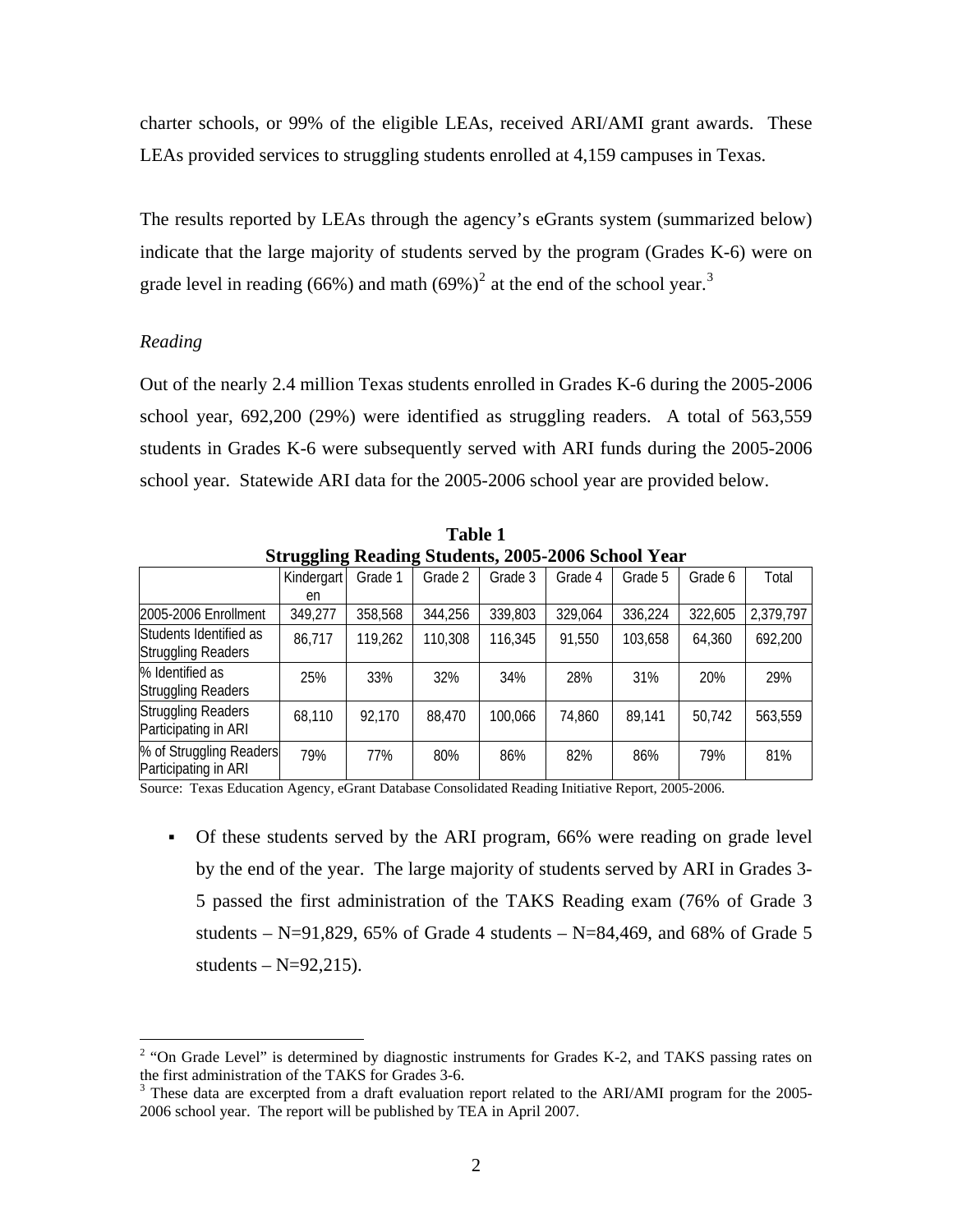# *Mathematics*

During the 2005-2006 school year, approximately one quarter (24%) of the students enrolled in Grades K-6 were identified as struggling in mathematics. A total of 474,067 students in Grades K-6 were subsequently served through AMI funds during the 2005- 2006 school year. Statewide AMI data for the 2005-2006 school year are provided below.

| Struggling Mathematics Students, 2005-2006 School Year  |              |         |         |                 |        |                             |        |                   |  |
|---------------------------------------------------------|--------------|---------|---------|-----------------|--------|-----------------------------|--------|-------------------|--|
|                                                         | Kindergarten | Grade 1 | Grade 2 | Grade 3         |        | Grade 4   Grade 5   Grade 6 |        | Total             |  |
| 2005-2006 Enrollment                                    | 349,277      | 358,568 |         | 344.256 339.803 |        | 329,064 336,224             |        | 322,605 2.379,797 |  |
| Students Identified as<br>Struggling in Math            | 51,097       | 66,070  | 73,306  | 106.687         | 97.722 | 102.457                     | 76.105 | 573.444           |  |
| % Identified as Struggling in<br>Math                   | 15%          | 18%     | 21%     | 31%             | 30%    | 30%                         | 24%    | 24%               |  |
| <b>Struggling Math Students</b><br>Participating in AMI | 40.089       | 50.656  | 56.758  | 91.829          | 84.469 | 92.215                      | 58.051 | 474,067           |  |
| % Struggling Math Students<br>Participating in AMI      | 78%          | 77%     | 77%     | 86%             | 86%    | 90%                         | 76%    | 83%               |  |

**Table 2: Struggling Mathematics Students, 2005-2006 School Year** 

Source: Texas Education Agency, eGrant Database Consolidated Reading Initiative Report, 2005-2006..

 Of these students served by the AMI program, 69% were on grade level in mathematics by the end of the year. Over two-thirds of students served by AMI in Grades 3-5 passed the first administration of the TAKS Mathematics exam (69% of Grade 3 students – N=91,829, 68% of Grade 4 students – N=84,469, and 74% of Grade 5 students  $-$  N=92,215).

# **Remaining Questions**

Though the results presented above are promising, it is still unclear the extent to which the ARI/AMI program addresses the needs of students most in need of intensive interventions (i.e., those who fail to meet state standards on the first administration of the TAKS in a given year). This evaluation focuses on the first administration of TAKS results because that provides the best measure of content area (i.e., reading or mathematics) proficiency for all students at a single point in time. Is TAKS performance improved over time for those students who may have received intervention services? Currently, TEA does not collect individual student-level data for each student served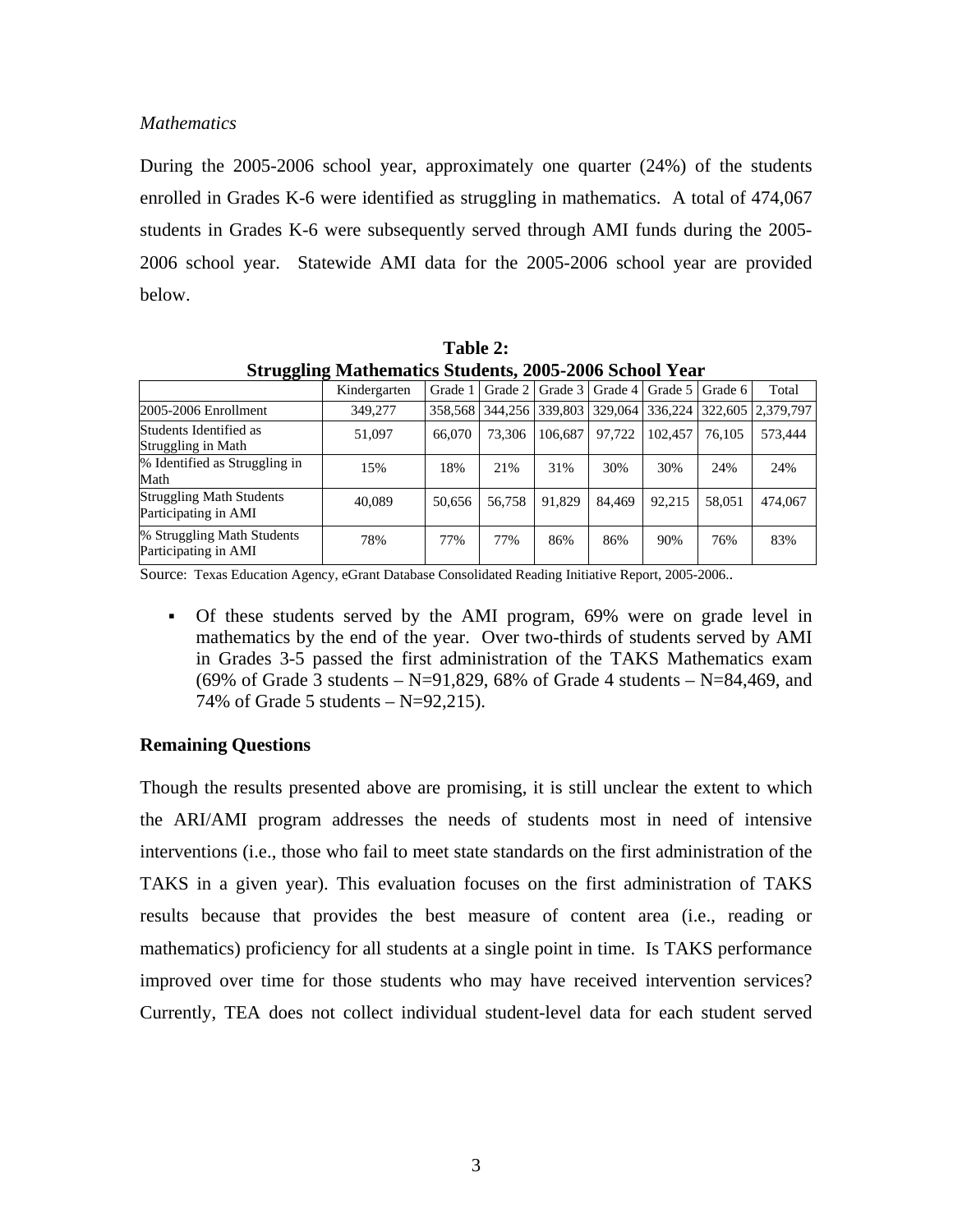through the program;<sup>[4](#page-7-0)</sup> therefore, this evaluation addresses this question through the creation of cohorts of students who are *likely* candidates for ARI or AMI services.

#### **Analytic Approach**

 $\overline{a}$ 

To better understand the true impact of grant services on individual students, subsets of students who failed to meet state standards on the first administration of the reading or math portions of the Grade 3 TAKS tests in Spring 2004 were identified, and two student cohorts were created for the purposes of this analysis. Not meeting standards on the Spring 2004 Grade 3 TAKS exam made these students likely candidates to receive ARI or AMI services during the following 2004-2005 school year, in preparation for the Spring 2005 TAKS exam. Grade 3 students in 2004 were selected for these analyses in order to allow two years of follow-up study through the Spring 2005 and Spring 2006 TAKS tests, all critical years for developing fundamental math and reading skills, and all grades with TAKS exams to measure performance. The TAKS experience of this 2003- 2004 cohort of Grade 3 students (failing the first administration of the TAKS in Spring 2004) is analyzed for two years (2005 and 2006), and their grade retention experience is analyzed for three years (2004-2006).

Separate student cohorts were created for students who failed the reading portion of the Grade 3 TAKS exam (and were assumed to be served through ARI) and students who failed the mathematics portion of the Grade 3 TAKS exam (and were assumed to be served through AMI). In order to be included in a cohort, a student must have failed to meet the state standard on the first administration of the applicable 2004 Grade 3 TAKS exam (i.e., math or reading), and have valid TAKS records for the 2004 to 2006 period.<sup>[5](#page-7-1)</sup>

<span id="page-7-0"></span><sup>&</sup>lt;sup>4</sup> Aggregate, district-level data are collected by TEA through the agency's eGrants system. These data include the total number of students identified as struggling in reading or math, the number of students served by the program, the number of students on grade level at the end of the year (among other variables), by grade level. It is therefore, not currently possible to conduct a true cohort analysis of the ARI/AMI program in which each student is flagged as having received services and followed over time. The approach used in this report is a necessary alternative due to this limitation of the data.

<span id="page-7-1"></span><sup>&</sup>lt;sup>5</sup> The TAKS passing standard for Grade 3 TAKS was set at one standard error of measurement (-1 SEM) below the panel recommended passing standard of 2100 for the 2004 TAKS exam to allow for phase-in of an increasingly rigorous standard. In 2005 and 2006, the passing standard was increased to the panel recommended score of 2100.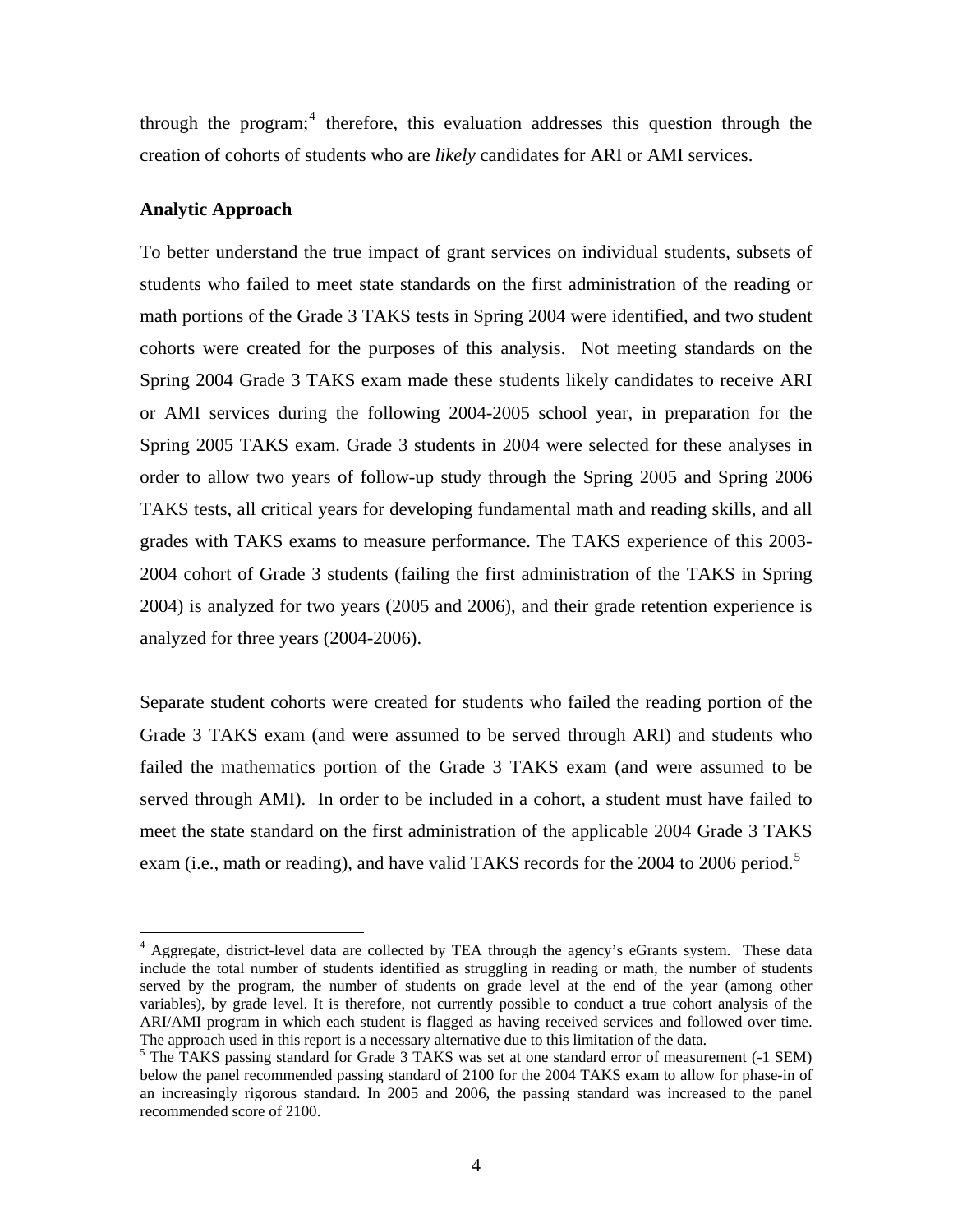The final dataset consisted of 19,964 students in the reading cohort, and 23,831 students in the math cohort.<sup>[6](#page-8-0)</sup>

It is important to note that these students represent those that are highly likely to receive services under ARI/AMI. However, because data on individual students is not collected by TEA, it is unknown whether these students actually did receive services. The statewide average per-student expenditure in the 2003-2004 school year was \$103 for reading and \$116 for mathematics; \$89 for reading and \$107 for mathematics during the 2004-2005 school year, and \$121 for reading and \$148 for mathematics for the 2005- 2006 school year. Given the relatively small amount of money available to serve all the needy students on the campus, it is possible that not all students in our cohort were served by the grant, or not provided with the intensity of ARI/AMI services necessary to provide them with the skills to pass the TAKS.

#### **Findings from Cohort Analyses – Reading**

#### *Disaggregated TAKS Reading Results*

 $\overline{a}$ 

Table 1 presents 2005 and 2006 first administration TAKS results for the cohort of 19,964 students who failed the first administration of the 2004 Grade 3 TAKS Reading exam. These results are broken down by gender, race/ethnicity, limited English proficient (LEP) status, economically disadvantaged status (i.e., eligible for free or reduced priced lunch), and special education status.

<span id="page-8-0"></span><sup>&</sup>lt;sup>6</sup> It should be noted that there is an overrepresentation of Hispanic and LEP students in these cohorts when compared to the general Texas Grade 3 student population (i.e., 65% Hispanic in the reading cohort and 61% Hispanic in the math cohort vs. 46% Hispanic in the Grade 3 as a whole, and 43% LEP in the reading cohort and 36% in the math cohort versus 23% of students in Grade 3 as a whole).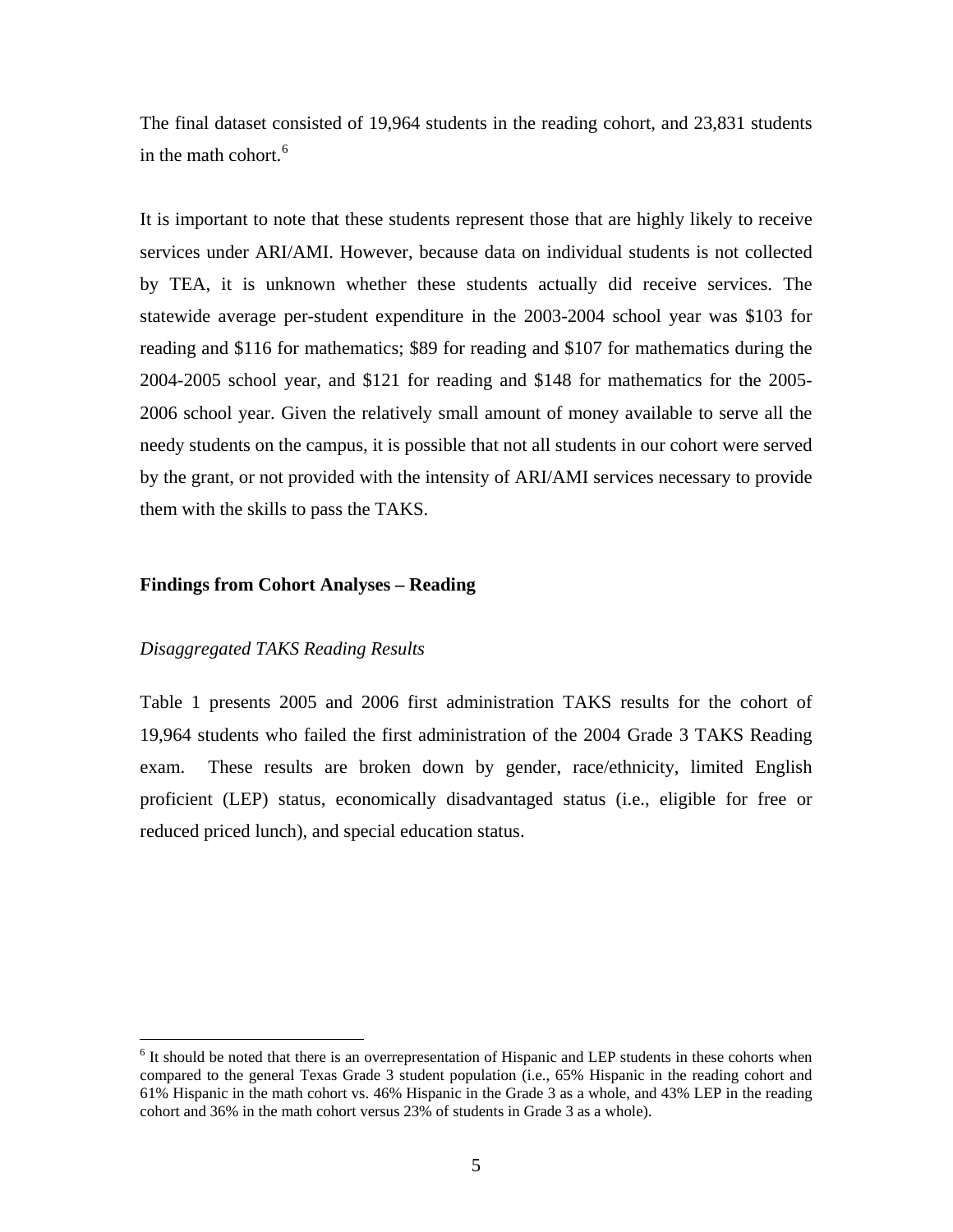| <b>Table 3</b>                                                                |
|-------------------------------------------------------------------------------|
| <b>Accelerated Reading Instruction (ARI),</b>                                 |
| <b>TAKS Reading Passing Rates (First Administration) for Cohort Students,</b> |
| Disaggregated by Student Groups, 2004-2006                                    |

| <b>Passed TAKS</b>     | <b>BASELINE</b>   |      | YEAR <sub>1</sub> |               |                   |              | <b>YEAR 2</b>     |               |                              |       |
|------------------------|-------------------|------|-------------------|---------------|-------------------|--------------|-------------------|---------------|------------------------------|-------|
| Reading                | (2004)            |      | (2005)            |               |                   |              | (2006)            |               |                              |       |
| <b>First</b>           | Grade 3 TAKS      |      |                   | Grade 3 TAKS  |                   | Grade 4 TAKS | Grade 4 TAKS      | Grade 5 TAKS  |                              |       |
| Administration         |                   |      |                   | (2005 Grade 3 |                   |              |                   | (2005 Grade 3 |                              |       |
|                        |                   |      |                   | Repeaters)    |                   |              |                   | Repeaters and |                              |       |
|                        |                   |      |                   |               |                   |              |                   | 2006 Grade 4  |                              |       |
|                        |                   | %    | Total             | %             |                   | %            |                   | Repeaters)    |                              | %     |
|                        | <b>Total</b><br>N | Pass | ${\sf N}$         | Pass          | <b>Total</b><br>N | Pass         | <b>Total</b><br>N | %<br>Pass     | <b>Total</b><br>$\mathsf{N}$ | Pass  |
| Gender:                |                   |      |                   |               |                   |              |                   |               |                              |       |
| Female                 | 9,229             | 0%   | 1912              | 70.6%         | 7,317             | 24.8%        | 2,429             | 47.1%         | 6,800                        | 29.3% |
| Male                   | 10,731            | 0%   | 2420              | 69.0%         | 8,311             | 24.3%        | 3,068             | 43.4%         | 7,663                        | 29.3% |
| Economically           |                   |      |                   |               |                   |              |                   |               |                              |       |
| Disadvantaged:         |                   |      |                   |               |                   |              |                   |               |                              |       |
| Yes                    | 16,361            | 0%   | 3,702             | 68.3%         | 12,659            | 22.8%        | 4,725             | 43.5%         | 11,636                       | 26.3% |
| N <sub>0</sub>         | 3576              | 0%   | 626               | 78.4%         | 2,950             | 32.1%        | 767               | 54.8%         | 2,809                        | 41.7% |
| Ethnicity:             |                   |      |                   |               |                   |              |                   |               |                              |       |
| African American       | 3,866             | 0%   | 890               | 67.3%         | 2,976             | 21.8%        | 1,140             | 43.0%         | 2,726                        | 25.2% |
| Hispanic               | 13,068            | 0%   | 2,890             | 68.2%         | 10,178            | 23.5%        | 3,663             | 43.3%         | 9,405                        | 26.5% |
| White                  | 2,742             | 0%   | 495               | 81.6%         | 2,247             | 31.9%        | 629               | 57.7%         | 2,113                        | 46.2% |
| <b>LEP Status:</b>     |                   |      |                   |               |                   |              |                   |               |                              |       |
| <b>LEP</b>             | 8,513             | 0%   | 1,927             | 64.7%         | 6,586             | 23.4%        | 2,417             | 42.0%         | 6,096                        | 25.6% |
| Not LEP                | 11,433            | 0%   | 2,405             | 73.7%         | 9,028             | 25.3%        | 3,079             | 47.4%         | 8,354                        | 32.0% |
| Special Ed.<br>Status: |                   |      |                   |               |                   |              |                   |               |                              |       |
| Yes                    | 1,021             | 0%   | 191               | 78.0%         | 830               | 23.5%        | 240               | 48.3%         | 781                          | 27.8% |
| No                     | 18,923            | 0%   | 4,138             | 69.3%         | 14,785            | 24.6%        | 5,252             | 44.8%         | 13,671                       | 29.4% |
| Overall                | 19,964            | 0%   | 4,334             | 69.7%         | 15,630            | 24.5%        | 5,498             | 45.0%         | 14,466                       | 29.3% |

Source: Texas Education Agency, TAKS Reading Results 2004-2006, First Administration.

Notes: For the 2005 TAKS, Grade 3 TAKS Reading exam results represent students retained in Grade 3 for the 2004-2005 school year who are taking the exam for the second year in a row, and Grade 4 TAKS Reading exam results represent students taking the exam as a first time Grade 4 student. For the 2006 TAKS, Grade 4 TAKS Reading exam results represent students retained in Grade 3 for the 2004-2005 school year who were promoted to the Grade 4 in 2005-2006 and are taking the exam for the first time, plus students who were retained in Grade 4 for the 2005-2006 school year and are taking the exam for the second year in a row. 2006 TAKS results for Grade 5 TAKS Reading represent students who were not retained in grade during the analysis period and are taking the exam for the first time.

Key findings from the disaggregated analysis of TAKS Reading performance among cohort students (i.e. students who do not meet state standards on the first administration of the Grade 3 TAKS Reading exam in Spring 2004) are as follows: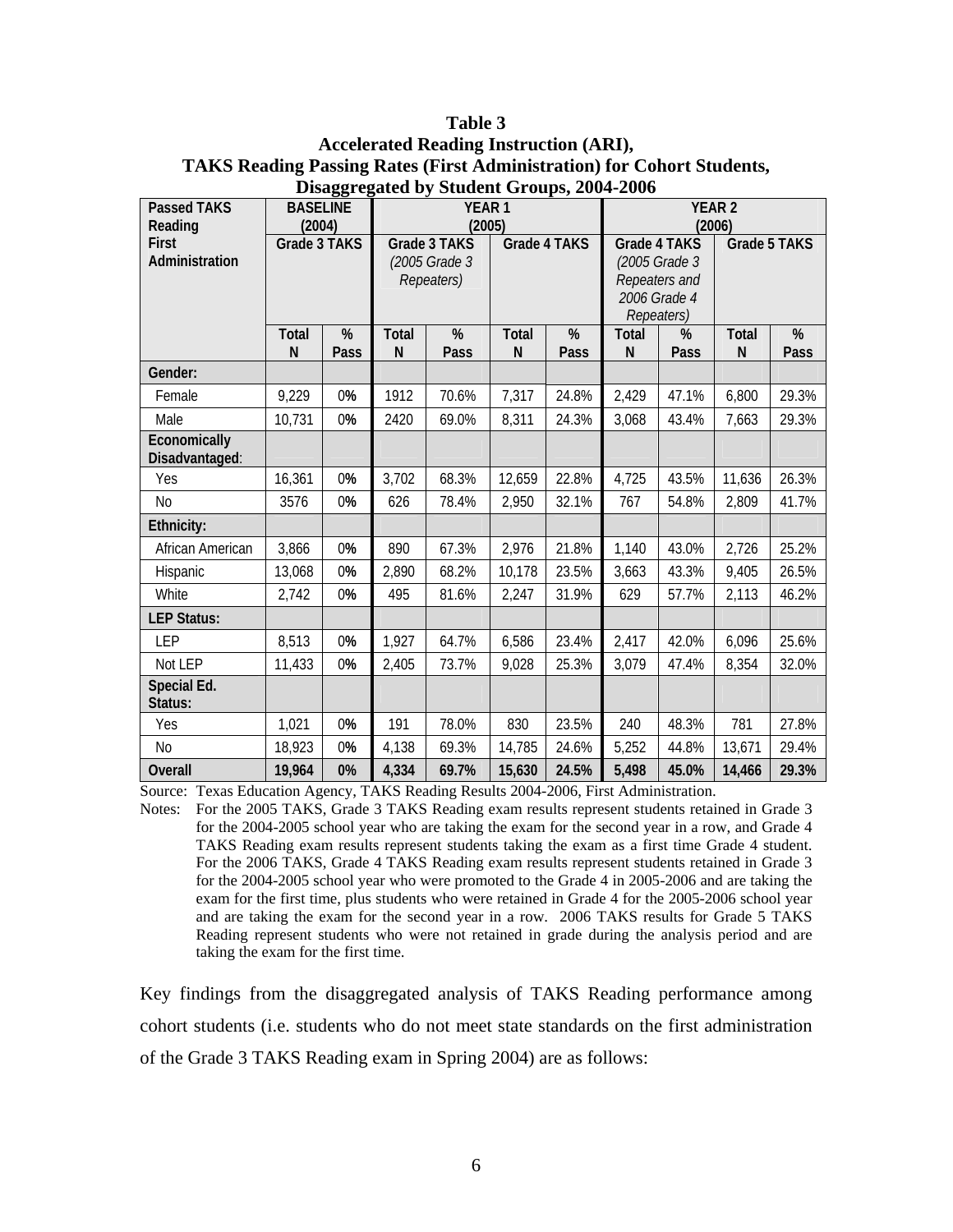- Students who failed the first administration Grade 3 TAKS Reading exam in Spring 2004 *and were retained in grade* for the 2003-2004 school year had generally high rates of passage on the Grade 3 TAKS Reading exam in Spring 2005. Overall, 70% of these retained students passed the Grade 3 TAKS Reading exam on the first administration in Spring 2005, and the large majority of students in each of the aforementioned student groups (e.g., economically disadvantaged, African American, Hispanic, LEP, special education) met the state standard on the first administration of this exam during their second year in Grade 3.
- Students who failed the Grade 3 TAKS Reading exam in Spring 2004 (first administration) and were *not* retained in grade during the analysis period continued to struggle on the first administration of the Grades 4 and 5 TAKS Reading exam. Only a quarter (25%) of these students passed the first administration of the Grade 4 TAKS Reading exam in Spring 2005, and 29% passed the first administration of the Grade 5 TAKS Reading exam in Spring 2006.

The disaggregated TAKS data for the cohort of students also reveal a number of key findings related to disparity in TAKS Reading results by race/ethnicity, LEP, and economically disadvantaged status.<sup>[7](#page-10-0)</sup> These are the same performance gaps observed among student groups in statewide TAKS passing rates in Texas. Key findings are as follows:

• Regardless of TAKS year (2005 or 2006) or grade level (TAKS Reading exam for Grades 3, 4 or 5), passing rates on the first administration of the TAKS Reading exam were substantially lower for Hispanic and African American students than White students.

 $\overline{a}$ 

<span id="page-10-0"></span> $<sup>7</sup>$  Inconsistent results were observed for special education students; due to relatively small sample sizes for</sup> some tests (i.e., Grades 3 and 4 TAKS Reading exams for grade repeaters), the results should be interpreted with caution.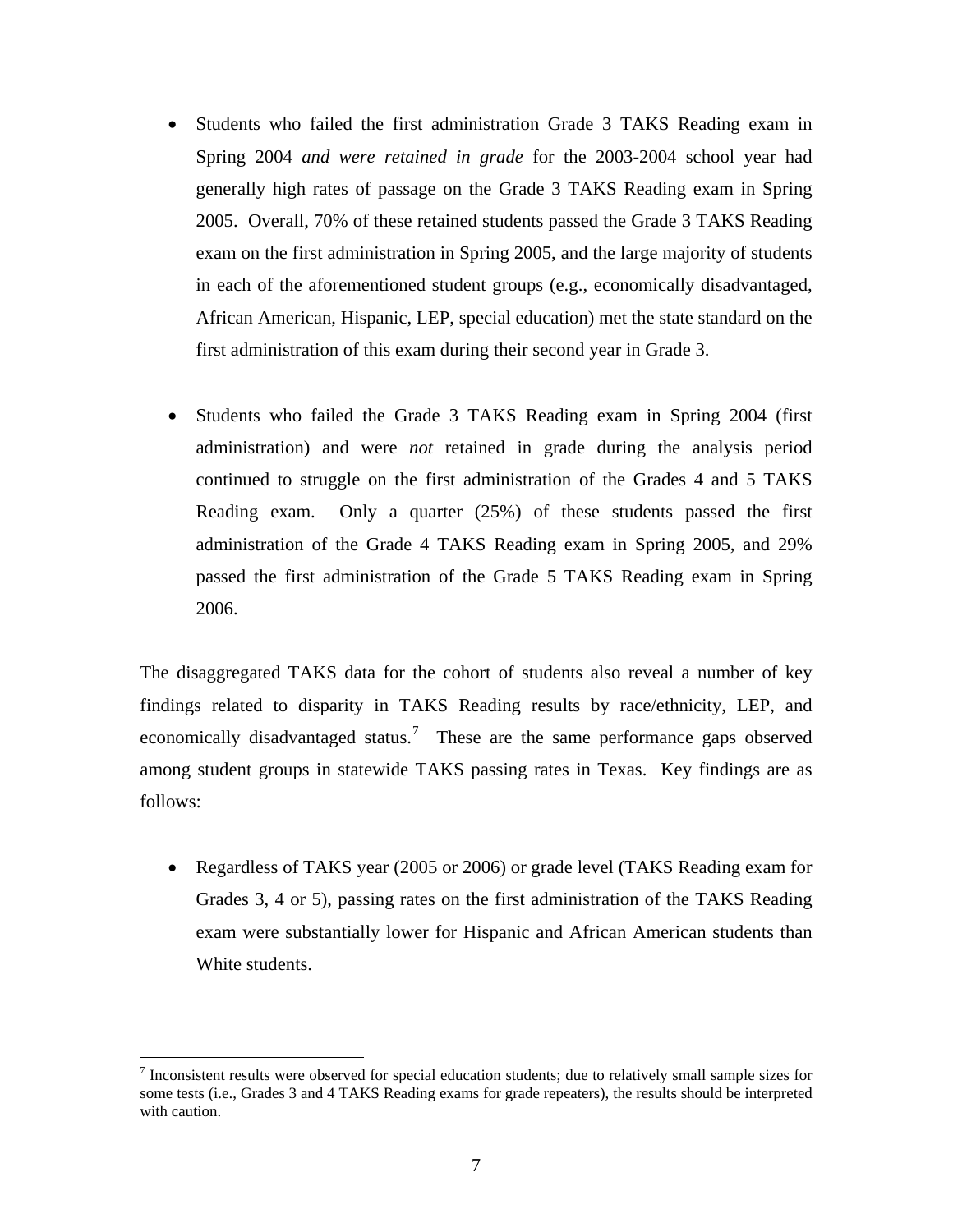- Students identified as economically disadvantaged experienced significantly lower passing rates than students not identified as economically disadvantaged.
- Disparity in TAKS passing rates (first administration) was greatest on the first administration of the Grade 5 TAKS Reading exam (for students who were not retained in grade during the period of analysis). One quarter (25%) of African American students and 27% of Hispanic students passed the first administration of the Grade 5 TAKS Reading exam in Spring 2006, compared to 46% of White students. Similarly, 26% of economically disadvantaged students passed the first administration of the TAKS Reading exam versus 42% of students not classified as economically disadvantaged.
- Though the differences were not as profound as those observed for the race/ethnicity and economically disadvantaged student subgroups, LEP students and special education students generally underperformed their counterparts on the first administration of the TAKS Reading exam in Spring 2005 and Spring 2006.
- TAKS Reading results for male and female students revealed little difference.

#### *TAKS Reading Results by Grade Retention Patterns*

 $\overline{a}$ 

Grade retention patterns over the 2003-2004 to 2005-2006 period are reported below for the 19,964 students who failed to meet the state standard on the first administration of the Grade 3 TAKS Reading exam in Spring 2004 and had valid TAKS Reading records for the complete 2004-2006 period.<sup>[8](#page-11-0)</sup> It is assumed that these struggling students were likely candidates for ARI services during the 2004-2005 and 2005-2006 school years. The following three grade retention patterns are observed in the student cohort:

<span id="page-11-0"></span> $8$  It is important to note that the majority of students in the cohort who failed the first administration of the Grade 3 TAKS for Reading most likely went on to pass either the second or third administration of the TAKS Reading exam in order to meet the SSI grade promotion requirements, or may have been promoted to the next grade by the local grade placement committee.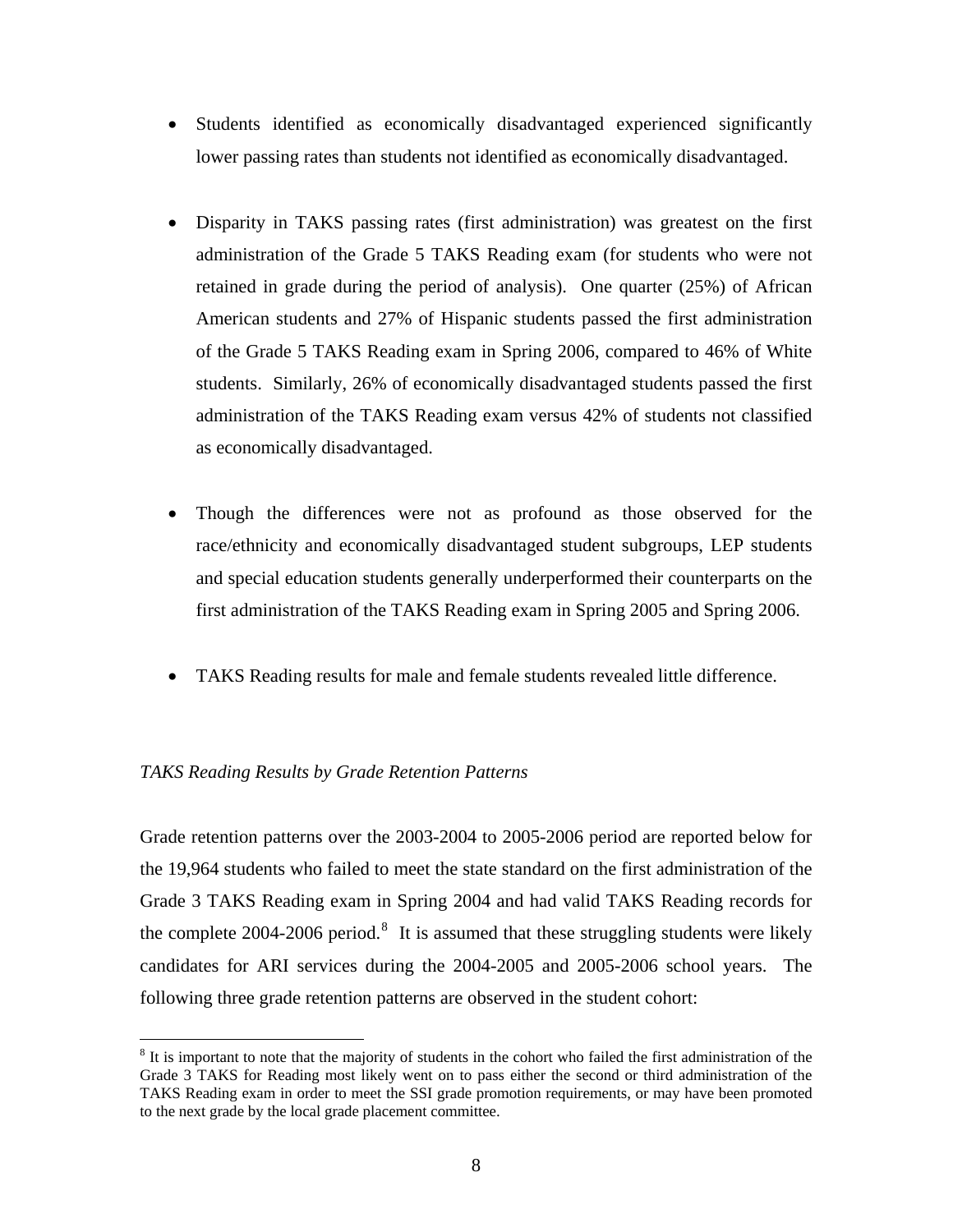- **No Grade Retention**: Student was in Grade 3 in 2003-2004, in Grade 4 in 2004- 2005, and Grade 5 in 2005-2006. This subset of students accounts for 72% of the students in the reading cohort.
- **Retained in Grade 3** (for the 2004-2005 school year): Student was in Grade 3 in 2003-2004, in Grade 3 again in 2004-2005, and Grade 4 in 2005-2006. This subset of students accounts for 22% of the students in the reading cohort.
- **Retained in Grade 4** (for the 2005-2006 school year): Student was in Grade 3 in 2003-2004, in Grade 4 in 2004-2005, and in Grade 4 again in 2005-2006. This subset of students accounts for 6% of the students in the reading cohort.

Tables 2 through 4 present the TAKS Reading results for the 2004-2006 period for the reading cohort students in each of the three grade retention pattern groups:

- Table 2 (Group 1): Students not retained in grade (Grade 3 in 2003-2004, Grade 4 in 2004-2005, Grade 5 in 2005-2006)
- Table 3 (Group 2): Students retained in Grade 3 for the 2004-2005 school year (Grade 3 in 2003-2004, Grade 3 in 2004-2005, Grade 4 in 2005- 2006)
- Table 4 (Group 3): Students retained in Grade 4 in 2004-2005 (Grade 3 in 2003-2004, Grade 4 in 2004-2005, Grade 4 in 2005-2006)

Group 1: No Grade Retention. Table 2 presents the 72% of reading cohort students who failed the first administration of the TAKS Reading exam in Spring 2004, and were *not retained* in either Grades 3 or 4 during the 2004-2006 period. This analysis reveals that among students who did not meet the state standard on the Grade 3 TAKS reading exam in 2004 (and were not retained in grade), the majority (59%) went on to fail the first administration of both the Grades 4 and 5 TAKS Reading exams.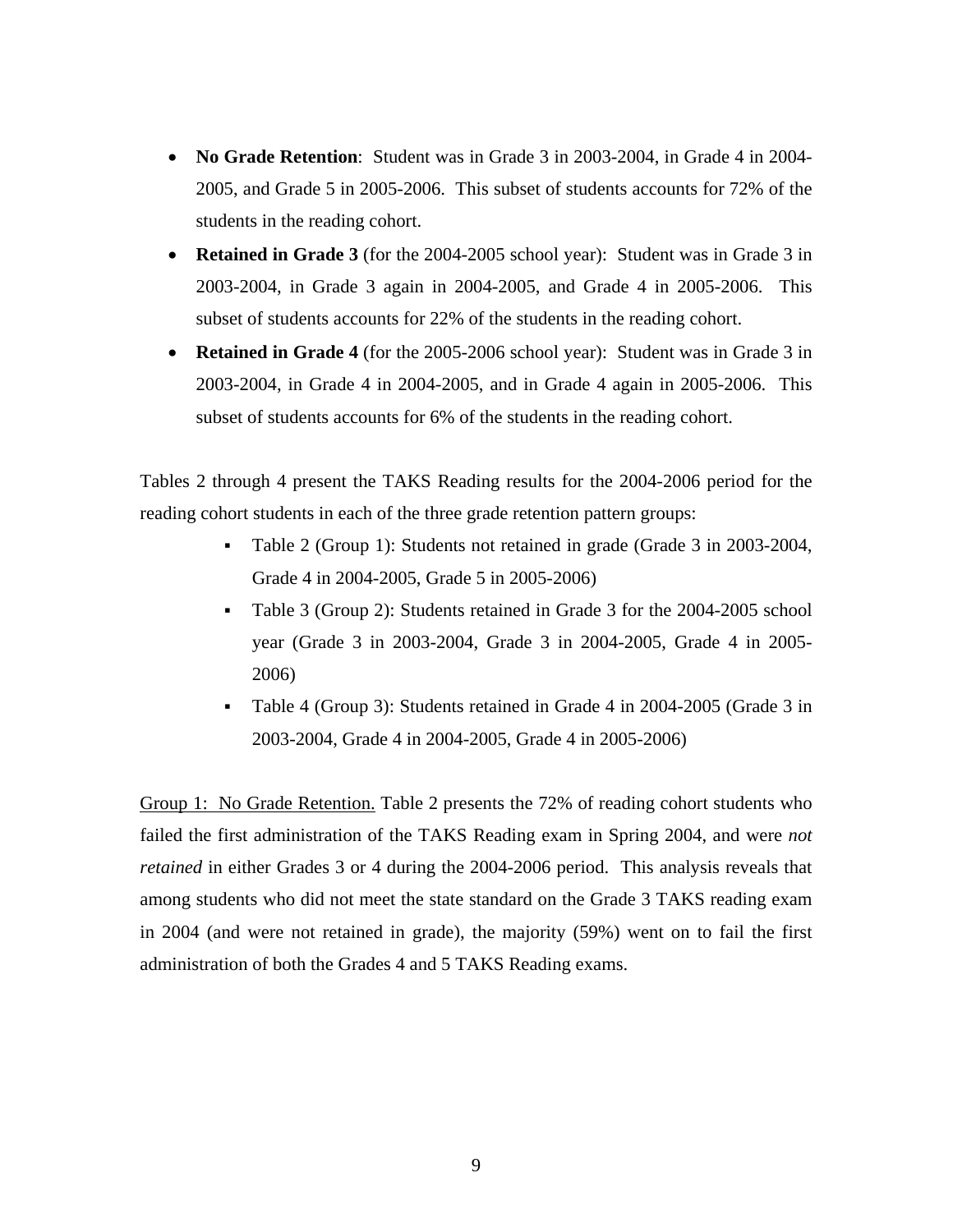# **Accelerated Reading Instruction (ARI) TAKS First Administration Reading Performance Patterns and Mean TAKS Scale Scores Among Cohort Students Not Retained in Grade, 2004-2006**

| <b>Grade 3 TAKS Reading</b><br><b>Results</b><br>(2004) | <b>Grade 4 TAKS Reading</b><br><b>Results</b><br>(2005) | <b>Grade 5 TAKS Reading</b><br><b>Results</b><br>(2006) | <b>Percent of Students</b><br>in Pattern |
|---------------------------------------------------------|---------------------------------------------------------|---------------------------------------------------------|------------------------------------------|
| Failed                                                  | Failed                                                  | Failed                                                  | 59%                                      |
| (Mean=1968)                                             | (Mean=1962)                                             | (Mean=1929)                                             | $(N=8516)$                               |
| Failed                                                  | Failed                                                  | Passed                                                  | 15%                                      |
| (Mean=1989)                                             | (Mean=2006)                                             | (Mean=2153)                                             | $(N=2157)$                               |
| Failed                                                  | Passed                                                  | Failed                                                  | 12%                                      |
| (Mean=1989)                                             | (Mean=2149)                                             | (Mean=1981)                                             | $(N=1691)$                               |
| Failed                                                  | Passed                                                  | Passed                                                  | 14%                                      |
| (Mean=1995)                                             | (Mean=2175)                                             | (Mean=2183)                                             | $(N=2078)$                               |
|                                                         |                                                         |                                                         | 100%<br>(N=14,442)                       |

Source: Texas Education Agency, TAKS Reading Results 2004-2006, First Administration.

Note: Results are based on 14,442 students who did not meet the state standard on the first administration of the 2004 TAKS Reading exam, had TAKS records for the 2004-2006 period, and were not retained in grade during the 2004-2006 period. Scale score of 2100 represents meeting passing standards for the 2005 and 2006 TAKS years.

A relatively small proportion (14%) of these students were successful (as measured by TAKS Reading passing rates) on the Grade 4 (Spring 2005) and Grade 5 (Spring 2006) TAKS Reading exams.

Group 2: Retained in Grade 3 for the 2004-2005 School Year. Table 3 presents data for the 22% of cohort students who failed the first administration of the Spring 2004 Grade 3 TAKS Reading exam and were subsequently retained in Grade 3 for the 2004-2005 school year. After repeating Grade 3 in 2004-2005, approximately 4 out of every 10 students (38%) went on to pass *both* the first administration of the Grade 3 TAKS Reading exam in Spring 2005 and the Grade 4 TAKS Reading exam in Spring 2006.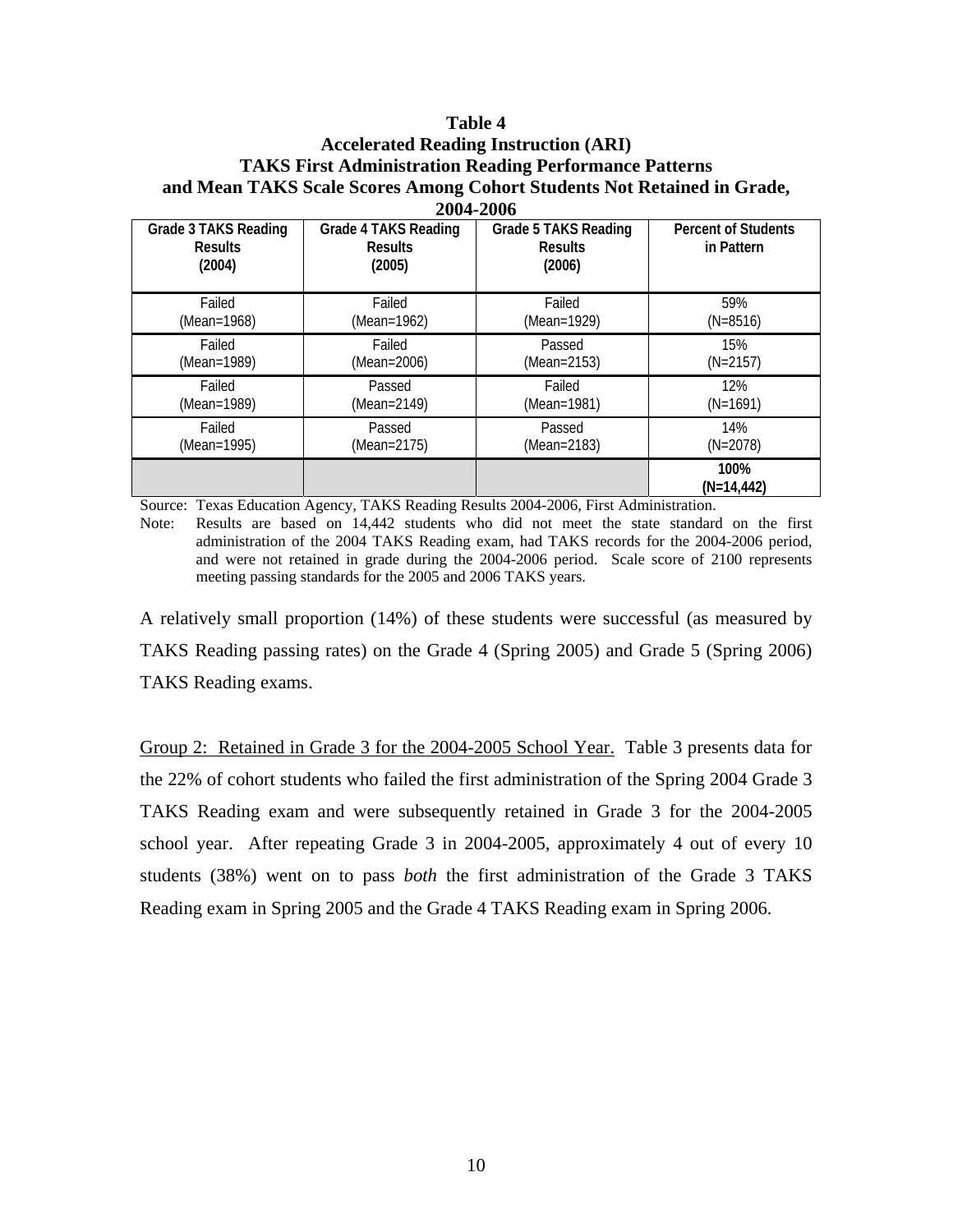# **Accelerated Reading Instruction (ARI) TAKS First Administration Reading Performance Patterns and Mean TAKS Scale Scores Among Cohort Students Retained in Grade 3 for the 2004-2005 School Year (TAKS 2005), 2004-2006**

| <b>Grade 3 TAKS Reading</b><br><b>Results</b><br>(2004) | <b>Grade 3 TAKS Reading</b><br><b>Results</b><br>(2005) | <b>Grade 4 TAKS Reading</b><br><b>Results</b><br>(2006) | <b>Percent of Students</b><br>in Pattern |
|---------------------------------------------------------|---------------------------------------------------------|---------------------------------------------------------|------------------------------------------|
| Failed                                                  | Failed                                                  | Failed                                                  | 24%                                      |
| (Mean=1892)                                             | (Mean=1996)                                             | (Mean=1971)                                             | $(N=1,017)$                              |
| Failed                                                  | Failed                                                  | Passed                                                  | 7%                                       |
| (Mean=1907)                                             | (Mean=2020)                                             | (Mean=2164)                                             | $(N=287)$                                |
| Failed                                                  | Passed                                                  | Failed                                                  | 32%                                      |
| (Mean=1935)                                             | (Mean=2179)                                             | (Mean=2012)                                             | $(N=1,383)$                              |
| Failed                                                  | Passed                                                  | Passed                                                  | 38%                                      |
| (Mean=1951)                                             | (Mean=2230)                                             | (Mean=2182)                                             | $(N=1,623)$                              |
|                                                         |                                                         |                                                         | 100%<br>$(N=4,310)$                      |

Source: Texas Education Agency, TAKS Reading Results 2004-2006, First Administration.

Note: Results are based on 4,310 students who did not meet the state standard on the first administration of the 2004 TAKS Reading exam, had TAKS records for the 2004-2006 period, and were retained in Grade 3 for the 2004-2005 school year. Scale score of 2100 represents meeting passing standards for the 2005 and 2006 TAKS years.

Among this subset of students who repeated Grade 3 in 2004-2005, it is important to note that 70% passed the first administration of the Grade 3 TAKS Reading exam in 2005, and 45 percent went on to pass the first administration of the Grade 4 TAKS in 2006. This compares favorably to just 25 percent of the cohort students who did not repeat third grade and passed the Grade 4 TAKS Reading exam in 2005.

Group 3: Retained in Grade 4 for the 2005-2006 School Year. Table 4 presents results for the fairly small proportion (6%) of students in the cohort who failed the first administration of the Grade 3 TAKS Reading exam, were promoted to Grade 4 for the 2004-2005 school year, but were subsequently retained in Grade 4 for the 2005-2006 school year.

The overwhelming majority (95%) of these students, who were retained in Grade 4 for the 2005-2006 school year, failed the first administration of the Grade 4 TAKS Reading exam in Spring 2005 (their first year in the Grade 4). After repeating Grade 4 in 2005- 2006, less than half (48%) of these students passed the Grade 4 TAKS Reading exam on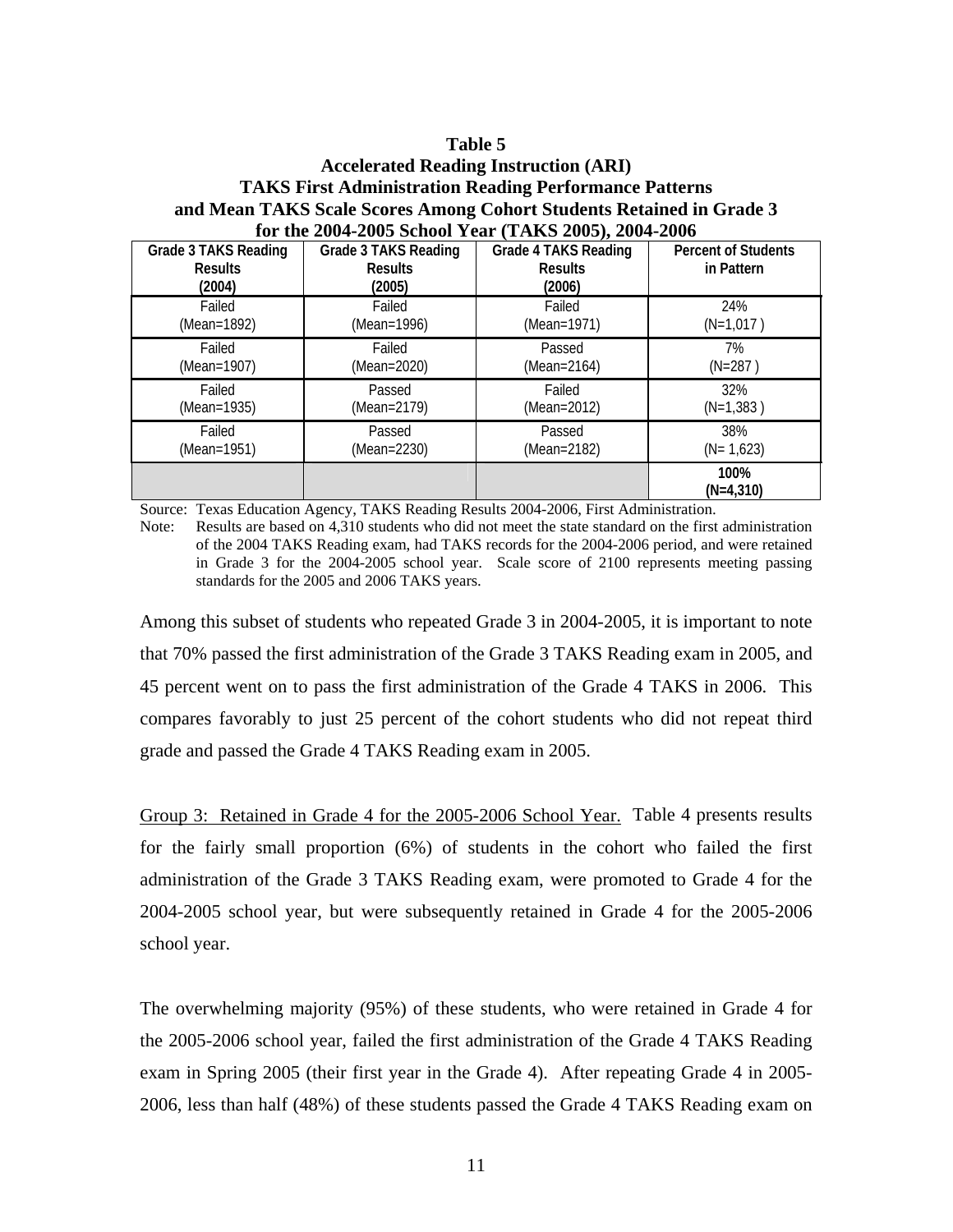the first administration in Spring 2006. In contrast, a much higher percentage (70%) of repeat Grade 3 students passed the Grade 3 TAKS Reading exam in Spring 2005 (see Table 3).

# **Table 6 Accelerated Reading Instruction (ARI) TAKS First Administration Reading Performance Patterns and Mean TAKS Scale Scores Among Cohort Students Retained in Grade 4 for the 2005-2006 School Year (TAKS 2006), 2004-2006**

| <b>Grade 3 TAKS Reading</b><br><b>Results</b><br>(2004) | <b>Grade 4 TAKS Reading</b><br><b>Results</b><br>(2005) | <b>Grade 4 TAKS Reading</b><br><b>Results</b><br>(2006) | <b>Percent of Students</b><br>in Pattern |
|---------------------------------------------------------|---------------------------------------------------------|---------------------------------------------------------|------------------------------------------|
| Failed                                                  | Failed                                                  | Failed                                                  | 51%                                      |
| (Mean=1951)                                             | (Mean=1920)                                             | (Mean=1999)                                             | $(N=606)$                                |
| Failed                                                  | Failed                                                  | Passed                                                  | 44%                                      |
| (Mean=1975)                                             | (Mean=1961)                                             | (Mean=2170)                                             | $(N=520)$                                |
| Failed                                                  | Passed                                                  | Failed                                                  | $1\%$                                    |
| (Mean=1987)                                             | (Mean=2134)                                             | (Mean=2001)                                             | $(N=16)$                                 |
| Failed                                                  | Passed                                                  | Passed                                                  | 4%                                       |
| (Mean=1994)                                             | (Mean=2137)                                             | (Mean=2208)                                             | $(N=46)$                                 |
|                                                         |                                                         |                                                         | 100%<br>$(N=1.188)$                      |

Source: Texas Education Agency, TAKS Reading Results 2004-2006, First Administration.

Note: Results are based on 1,118 students who did not meet the state standard on the first administration of the 2004 TAKS Reading exam, had TAKS records for the 2004-2006 period, and were retained in Grade 4 for the 2005-2006 school year. Scale score of 2100 represents meeting passing standards for the 2005 and 2006 TAKS years.

#### **Reading Summary**

This analysis of students who did not meet state standards on the first administration of the Grade 3 TAKS Reading exam reveals some very important information regarding the progress made by students most in need of intensive instruction in reading. Key observations from this analysis are as follows:

**The majority of students who failed to meet the state standard on the first administration of the Grade 3 TAKS Reading exam in Spring 2004 were subsequently promoted to Grade 4 for the 2004-2005 school year and to Grade 5 for the 2005-2006 school year.**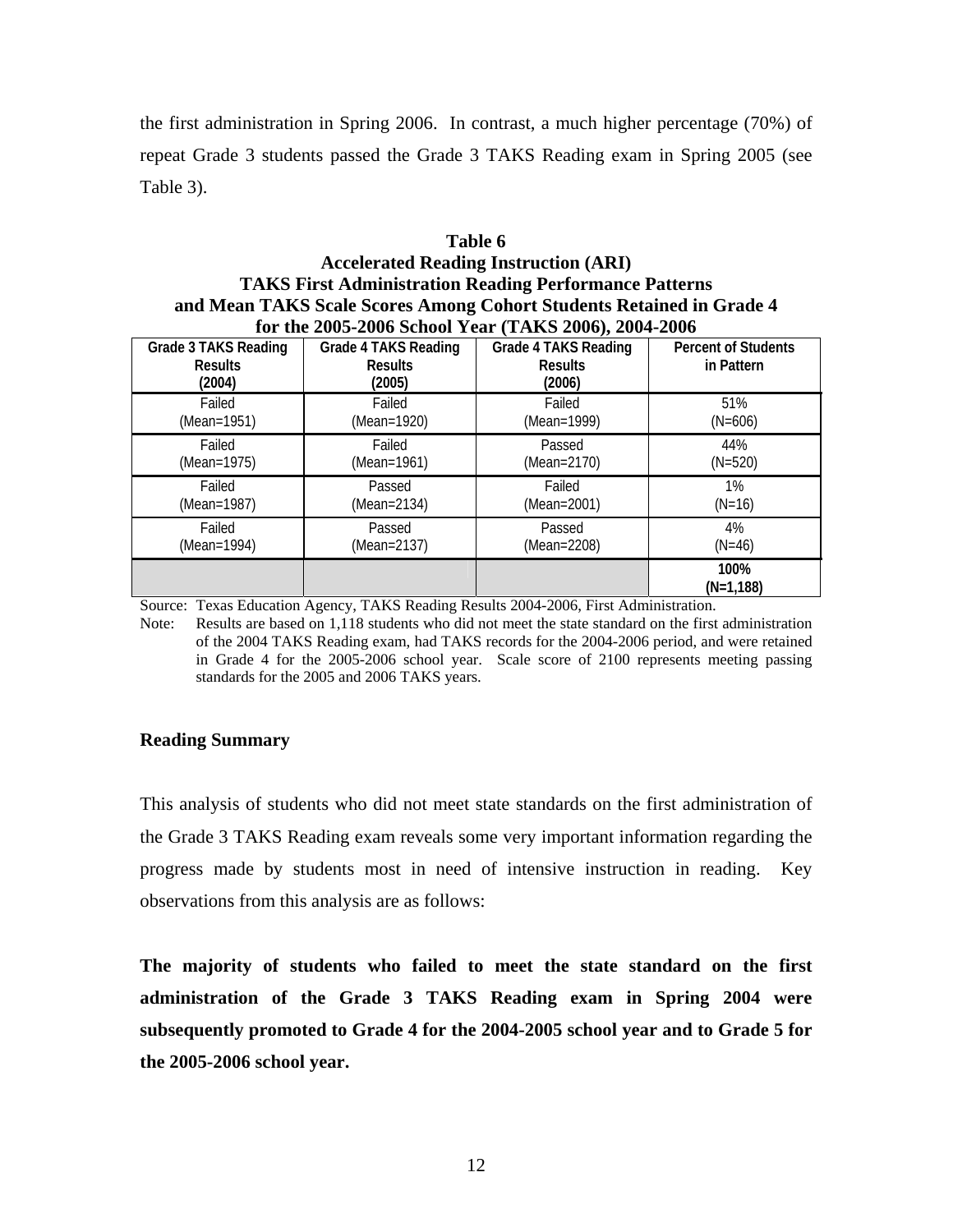- Of the 19,964 students in the reading cohort, 72% were not retained in grade over the 2004-2006 period.
- A substantial proportion (22%) of students who failed the Grade 3 TAKS Reading exam were retained in grade for the 2004-2005 school year.
- Only 6% of the students in the reading cohort were promoted to Grade 4 for the 2004-2005 school year, and were retained in Grade 4 for the 2005-2006 school year.

**Students who failed the first administration of the Grade 3 TAKS Reading exam in Spring 2004 and were retained in grade for the 2004-2005 school year had generally high rates of passage on the Grade 3 TAKS Reading exam in Spring 2005.** 

- Overall, 70% of these retained students passed the Grade 3 TAKS Reading exam on the first administration in Spring 2005, their second year in Grade 3 (see Table 1).
- The large majority of students in each of the student groups under review (e.g., economically disadvantaged, African American, Hispanic, LEP, special education) met the state standard on the first administration of this exam in Spring 2005 during their second year in Grade 3 (see Table 1).

**For students who were not retained in either Grades 3 or 4, the passing rates on the first administration of the Spring 2005 (Grade 4) and Spring 2006 (Grade 5) TAKS Reading exams were poor.** 

- Among students not retained in either Grades 3 or 4, only 25% of the students passed the Grade 4 TAKS Reading exam on the first administration in Spring 2005, and 29% passed the Grade 5 TAKS Reading exam on the first administration in Spring 2006 (see Table 1).
- Further, the majority of these students (59%) failed both the Grades 4 and 5 TAKS Reading exams on the first administration (see Table 2).

**Appropriately retaining students in Grade 3 may lead to higher rates of success on subsequent first administrations of TAKS Reading exams for these students. Data**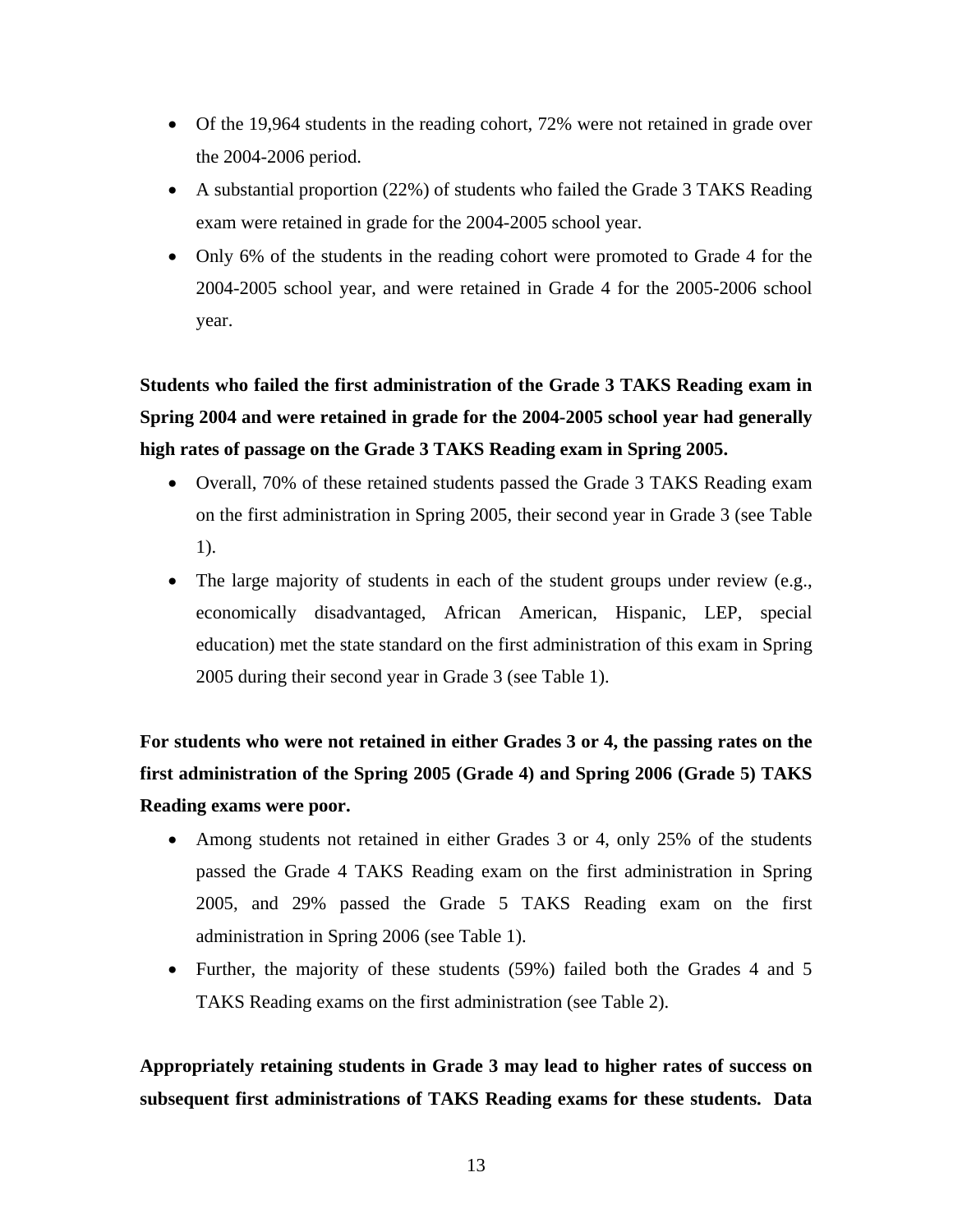**suggest higher first time Grade 4 TAKS Reading passing rates for these retained students than those of their counterparts who were promoted to Grade 4 for the 2004-2005 school year.** 

• Among students who repeated Grade 3 in 2004-2005, 45% went on to pass the first administration of the Grade 4 TAKS Reading in 2006. This compared favorably to just 25% of the reading cohort students who did not repeat third grade and passed the first administration of the Grade 4 TAKS Reading exam in 2005 (see Tables 1 and 2).

**Among the students in this analysis, African American and Hispanic students fail the first administration of TAKS Reading at higher rates than White students for all years and in all grades. Similar results are observed for economically disadvantaged and LEP students.**

- Disparity in passing rates was greatest on the first administration of the Grade 5 TAKS Reading exam (for students who were not retained in grade during the period of analysis). One quarter (25%) of African American students and 27% of Hispanic students passed the first administration of the Grade 5 TAKS Reading exam in Spring 2006, compared to 46% of White students (see Table 1).
- Similarly, 26% of economically disadvantaged students passed the first administration of the TAKS Reading exam versus 42% of students not classified as economically disadvantaged (see Table 1).

These findings point to the need for more targeted and intensive instruction for these students most at risk of failure on the TAKS Reading exam in order to better prepare them for success at the middle school and high school levels.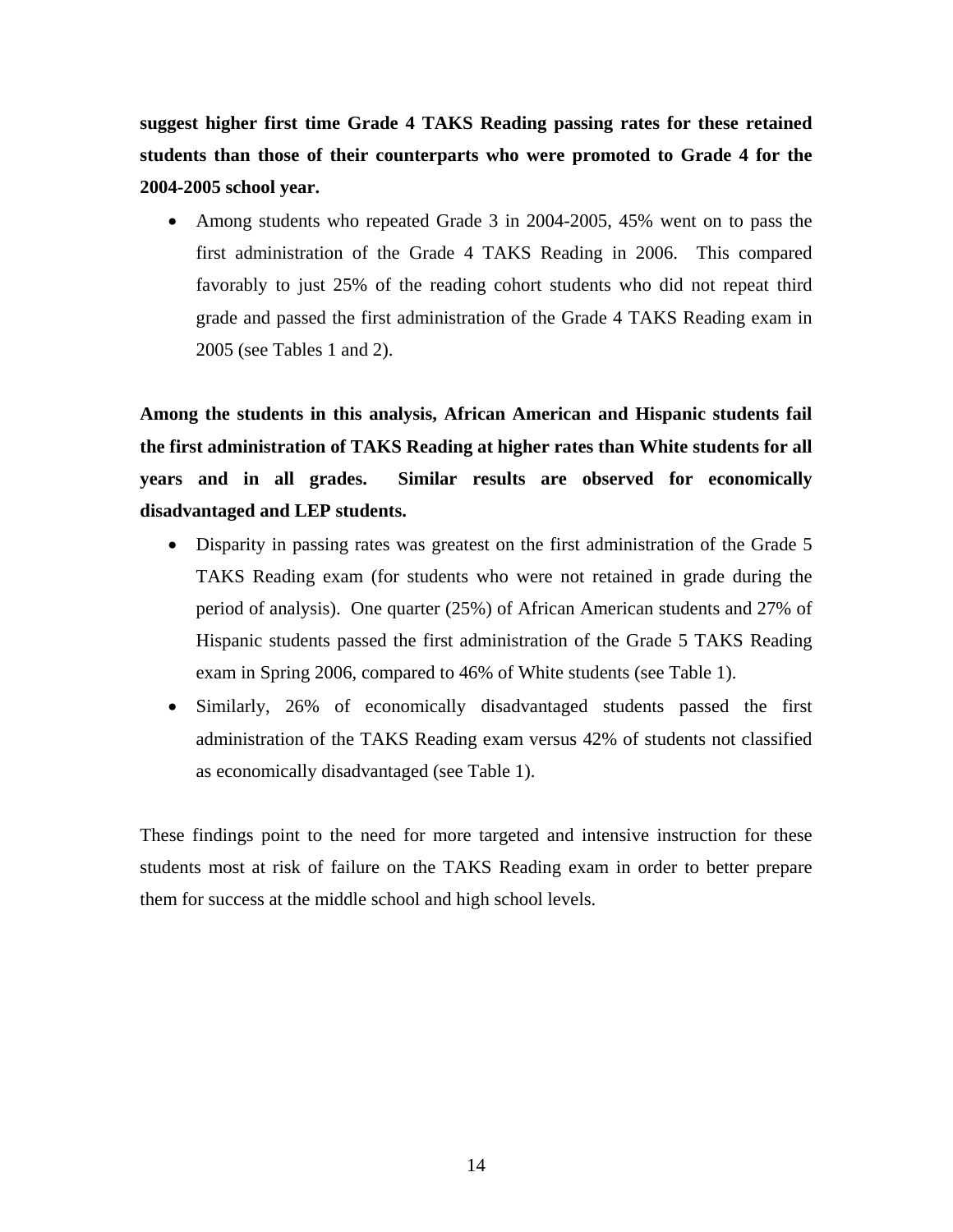## **Findings from Cohort Analyses – Mathematics**

### *Disaggregated TAKS Mathematics Results*

Table 5 presents 2005 and 2006 TAKS results, for the cohort of 23,831 students who failed the first administration of the 2004 TAKS Mathematics exam in Spring 2004, stratified by gender, race/ethnicity, LEP status, economically disadvantaged status, and special education status.

| Disaggregated by Student Groups, 2004-2006 |                 |      |                             |               |              |              |                         |               |              |              |
|--------------------------------------------|-----------------|------|-----------------------------|---------------|--------------|--------------|-------------------------|---------------|--------------|--------------|
| <b>Passed TAKS</b>                         | <b>BASELINE</b> |      | YEAR <sub>1</sub><br>(2005) |               |              |              | <b>YEAR 2</b><br>(2006) |               |              |              |
| Math                                       | (2004)          |      |                             |               |              |              |                         |               |              |              |
| <b>First</b>                               | Grade 3 TAKS    |      |                             | Grade 3 TAKS  |              | Grade 4 TAKS |                         | Grade 4 TAKS  |              | Grade 5 TAKS |
| Administration                             |                 |      |                             | (2005 Grade 3 |              |              |                         | (2005 Grade 3 |              |              |
|                                            |                 |      |                             | Repeaters)    |              |              |                         | Repeaters and |              |              |
|                                            |                 |      |                             |               |              |              |                         | 2006 Grade 4  |              |              |
|                                            |                 |      |                             |               |              |              |                         | Repeaters)    |              |              |
|                                            | <b>Total</b>    | %    | Total                       | %             | <b>Total</b> | %            | <b>Total</b>            | %             | <b>Total</b> | %            |
|                                            | N               | Pass | N                           | Pass          | N            | Pass         | N                       | Pass          | $\mathsf{N}$ | Pass         |
| Gender:                                    |                 |      |                             |               |              |              |                         |               |              |              |
| Female                                     | 13,100          | 0%   | 1,741                       | 56.7%         | 11,359       | 26.5%        | 2,496                   | 47.9%         | 10,604       | 29.6%        |
| Male                                       | 10,726          | 0%   | 1,891                       | 58.3%         | 8,835        | 28.1%        | 2,723                   | 51.3%         | 8,003        | 31.3%        |
| Economically<br>Disadvantaged:             |                 |      |                             |               |              |              |                         |               |              |              |
| Yes                                        | 18,856          | 0%   | 3,050                       | 56.6%         | 15,806       | 25.2%        | 4,430                   | 48.7%         | 14,426       | 27.9%        |
| No                                         | 4,943           | 0%   | 574                         | 62.4%         | 4,369        | 34.4%        | 780                     | 55.4%         | 4,163        | 38.6%        |
| Ethnicity:                                 |                 |      |                             |               |              |              |                         |               |              |              |
| African American                           | 5,596           | 0%   | 829                         | 50.3%         | 4,767        | 22.5%        | 1,208                   | 43.3%         | 4,388        | 25.7%        |
| Hispanic                                   | 14,444          | 0%   | 2,319                       | 57.4%         | 12,125       | 26.5%        | 3,327                   | 49.8%         | 11,117       | 29.1%        |
| White                                      | 3,488           | 0%   | 440                         | 70.5%         | 3,048        | 36.5%        | 629                     | 60.1%         | 2,859        | 40.9%        |
| <b>LEP Status:</b>                         |                 |      |                             |               |              |              |                         |               |              |              |
| <b>LEP</b>                                 | 8,538           | 0%   | 1,462                       | 55.5%         | 7,076        | 26.2%        | 2,076                   | 50.6%         | 6,462        | 28.0%        |
| Not LEP                                    | 15,263          | 0%   | 2,165                       | 59.0%         | 13,098       | 27.8%        | 3,135                   | 49.1%         | 12,128       | 31.5%        |
| <b>Special Ed</b><br>Status:               |                 |      |                             |               |              |              |                         |               |              |              |
| Yes                                        | 1,294           | 0%   | 132                         | 52.2%         | 1,162        | 28.3%        | 196                     | 48.0%         | 1,098        | 28.8%        |
| N <sub>0</sub>                             | 22,507          | 0%   | 3,493                       | 57.8%         | 19,014       | 27.2%        | 5,015                   | 49.7%         | 17,492       | 30.4%        |
| <b>Overall</b>                             | 23,831          | 0%   | 3,632                       | 57.5%         | 20,199       | 27.2%        | 5,219                   | 49.6%         | 18,612       | 30.3%        |

**Table 7 Accelerated Math Instruction (AMI) TAKS Mathematics Passing Rates (First Administration) for Cohort Students,** 

Source: Texas Education Agency, TAKS Mathematics Results 2004-2006, First Administration.

Notes: For the 2005 TAKS, Grade 3 TAKS Mathematics exam results represent students retained in Grade 3 for the 2004-2005 school year who are taking the exam for the second year in a row, and Grade 4 TAKS Mathematics exam results represent students taking as a first time Grade 4 student.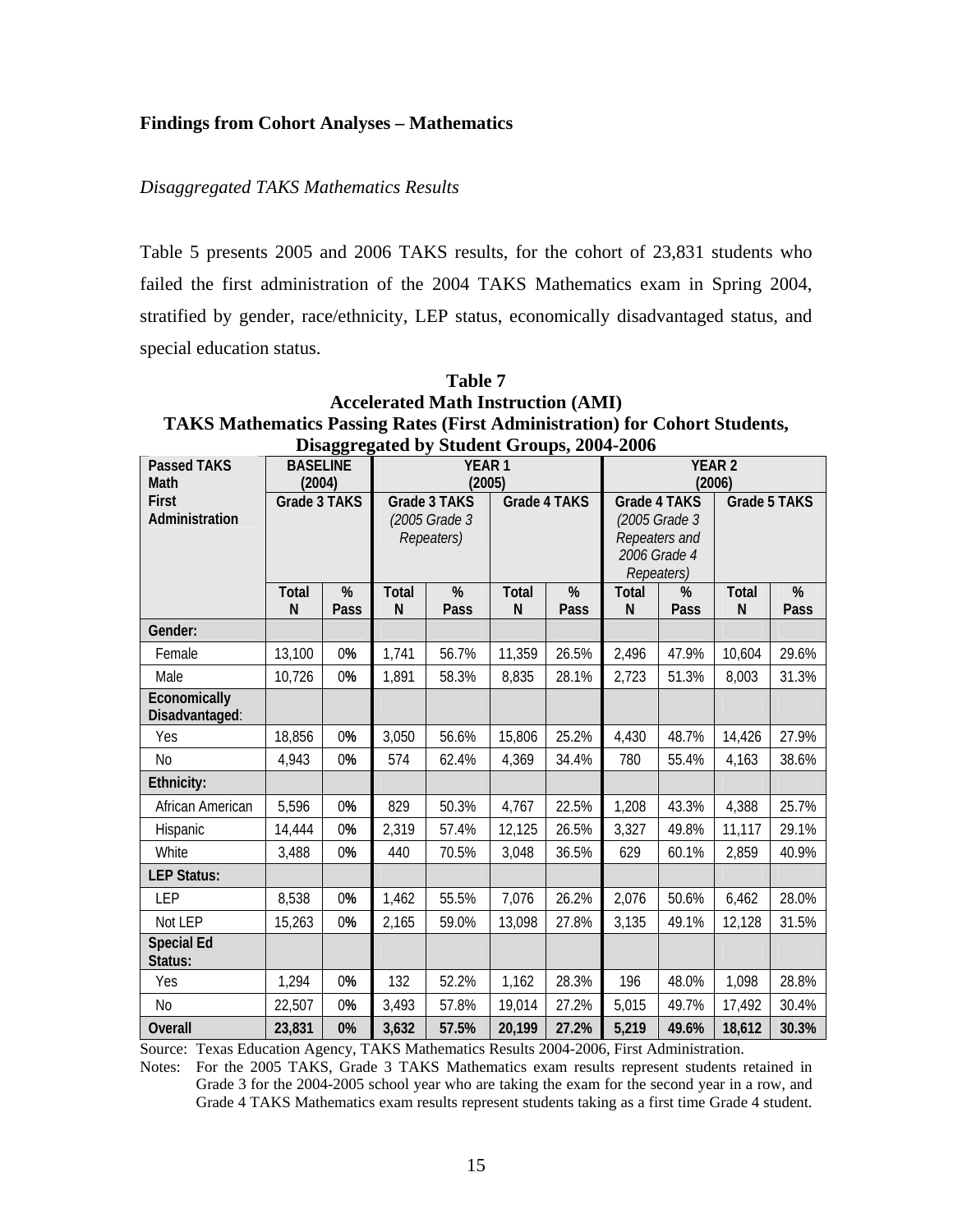For the 2006 TAKS, Grade 4 TAKS Mathematics exam results represent students retained in Grade 3 for the 2004-2005 school year who were promoted to the Grade 4 in 2005-2006 and are taking the exam for the first time, plus students who were retained in Grade 4 for the 2005-2006 school year and are taking the exam for the second year in a row. Results for Grade 5 TAKS Mathematics represent students who were not retained in grade during the analysis period and are taking the exam for the first time.

Key findings from the disaggregated analysis of TAKS Mathematics performance among cohort students (i.e. students who did not meet state standards on the first administration of the Grade 3 TAKS Mathematics exam in Spring 2004) are as follows:

- Approximately 58% of all students who failed the first administration Grade 3 TAKS Mathematics exam in Spring 2004 *and were retained in grade* for the 2003-2004 school year passed the first administration of the Grade 3 TAKS Mathematics exam the subsequent year in Spring 2005 (Table 5). This passing rate is somewhat lower than the 70% of Grade 3 repeaters who passed the 2005 TAKS Reading exam on the first administration (Table 1).
- When analyzed by subgroup (e.g., economically disadvantaged, African American, Hispanic, LEP, special education) over half of students who repeated Grade 3 in 2004-2005 met the state standard on the first administration of the Grade 3 TAKS Mathematics exam in Spring 2005.
- Similar to the results for struggling readers, students who failed the Grade 3 TAKS Mathematics exam in Spring 2004 (first administration) and were *not* retained in grade during the analysis period continued to struggle on the first administration of the Grade 4 (Spring 2005) and Grade 5 (Spring 2006) TAKS Mathematics exams. Approximately one out of four (27%) of these students passed the first administration of the Grade 4 TAKS Mathematics Exam in Spring 2005, and 30% passed the first administration of the Grade 5 TAKS Mathematics Exam in Spring 2006.

The disaggregated TAKS data for the cohort students also reveal a number of key disparities in TAKS Mathematics results by race/ethnicity, LEP status, and economically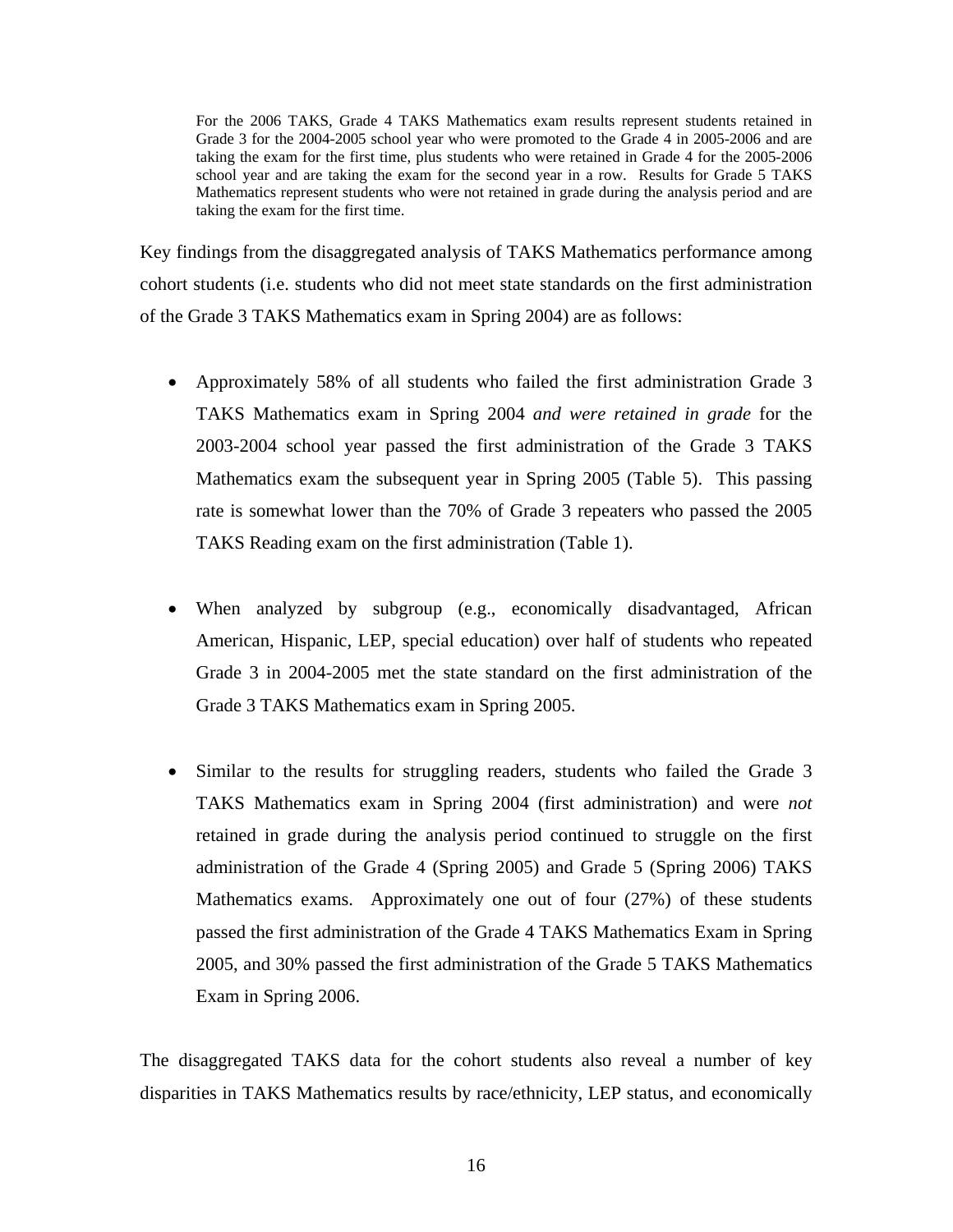disadvantaged status.<sup>[9](#page-20-0)</sup> These are the same performance gaps observed among student groups in statewide TAKS passing rates in Texas. Key findings are as follows:

- Regardless of TAKS year (2005 or 2006) or grade level (TAKS Mathematics exam for Grades 3, 4, or 5), the proportions of students who passed the first administration of the TAKS Mathematics exam were substantially lower for Hispanic and African American students than White students.
- Students identified as economically disadvantaged had significantly lower passing rates than students not identified as economically disadvantaged.
- While non-LEP students tended to outperform their LEP counterparts on the TAKS Reading exam, very small differences were observed between LEP and non-LEP students on the first administration of the TAKS Mathematics exam. This is especially true for the Grades 4 and 5 TAKS exams administered to students who were not retained in either Grades 3 or 4 during the period of analysis.
- Male students outperformed female students on the TAKS Mathematics exam by a very small (one to two percentage point) margin.

#### *TAKS Mathematics Results by Grade Retention Patterns*

 $\overline{a}$ 

Grade retention patterns over the 2003-2004 to 2005-2006 period are as follows for the 23,831 students who failed to meet the state standard on the first administration of the Grade 3 TAKS Math exam in Spring 2004 and had valid TAKS Mathematics records for

<span id="page-20-0"></span><sup>&</sup>lt;sup>9</sup> Very little variation was observed when the data were disaggregated by gender and special education status.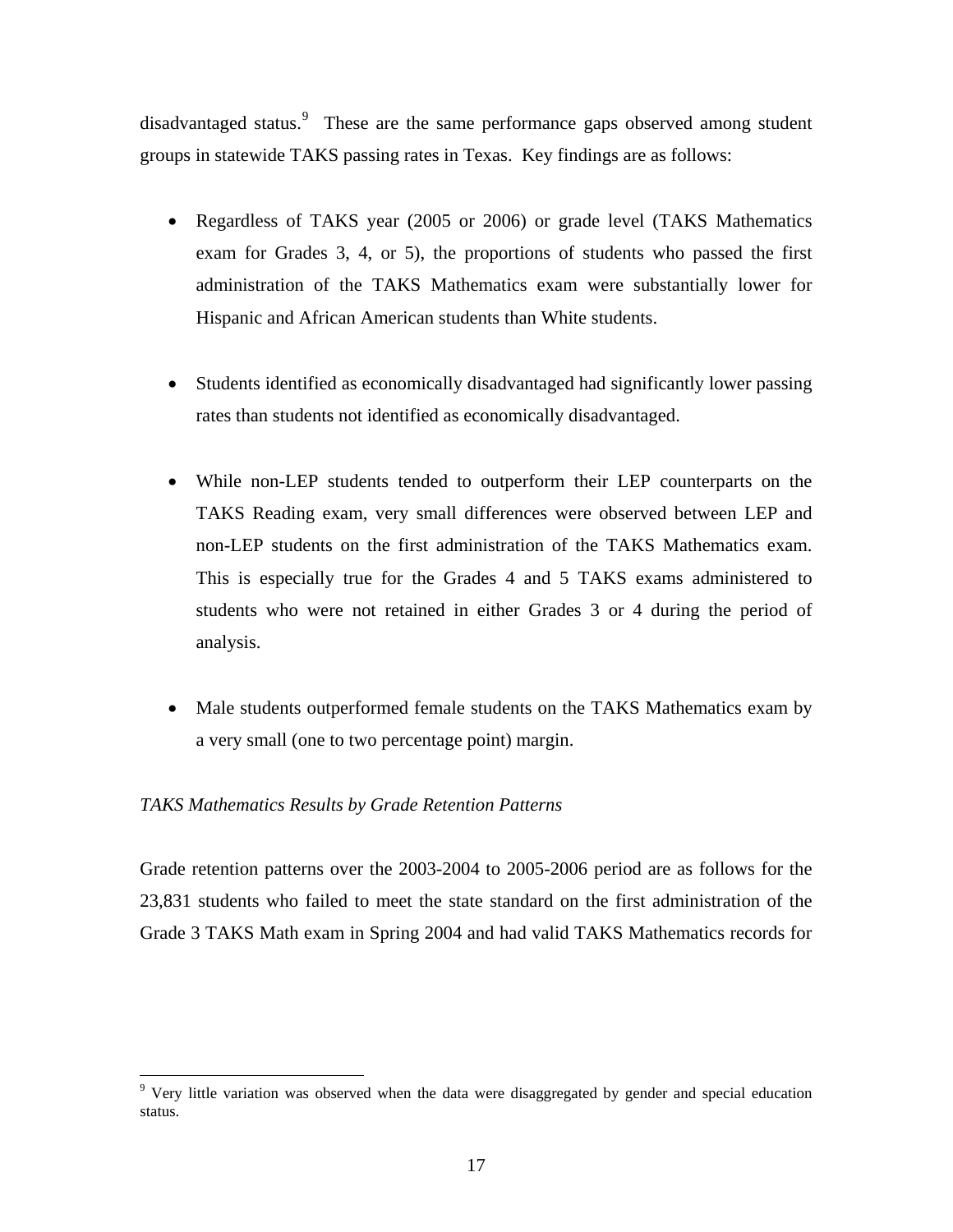the complete 2004-2006 period.<sup>[10](#page-21-0)</sup> It is assumed that these struggling math students were likely candidates for AMI services during the 2004-2005 and 2005-2006 school years:

- **No Grade Retention**: Student was in Grade 3 in 2003-2004, in Grade 4 in 2004- 2005, and Grade 5 in 2005-2006. This subset of students accounts for 78% of the students in the mathematics cohort.
- **Retained in Grade 3** (for the 2004-2005 school year): Student was in Grade 3 in 2003-2004, in Grade 3 again in 2004-2005, and Grade 4 in 2005-2006. This subset of students accounts for 15% of the students in the mathematics cohort.
- **Retained in Grade 4** (for the 2005-2006 school year): Student was in Grade 3 in 2003-2004, in Grade 4 in 2004-2005, and in Grade 4 again in 2005-2006. This subset of students accounts for 7% of the students in the mathematics cohort.

Tables 6 through 8 present the TAKS Mathematics results for the 2004-2006 period for the math student cohort students in each of the three grade retention pattern groups:

- Table 6 (Group 1): Students not retained in grade (Grade 3 in 2003-2004, Grade 4 in 2004-2005, Grade 5 in 2005-2006)
- Table 7 (Group 2): Students retained in Grade 3 for the 2004-2005 school year (Grade 3 in 2003-2004, Grade 3 in 2004-2005, Grade 4 in 2005- 2006)
- Table 8 (Group 3): Students retained in Grade 4 in 2004-2005 (Grade 3 in 2003-2004, Grade 4 in 2004-2005, Grade 4 in 2005-2006)

Group 1: No Grade Retention. Table 6 presents data related to the majority (78%) of math cohort students who failed the first administration of the TAKS Mathematics exam in Spring 2004, and were *not* retained in either Grades 3 or 4 during the 2004-2006 period. This analysis reveals comparable results to the TAKS Reading analysis. If a student did not meet the state standard on the Grade 3 TAKS Mathematics exam in 2004 (and was not retained in grade), the majority (57%) also failed the first administration of

 $\overline{a}$ 

<span id="page-21-0"></span><sup>&</sup>lt;sup>10</sup> It is important to note that students were not required to pass the Grade 3 TAKS Mathematics exam as part of the SSI grade promotion requirements. However, they are required to pass both the reading and mathematics TAKS exams as part of the Grade 5 SSI grade promotion requirements.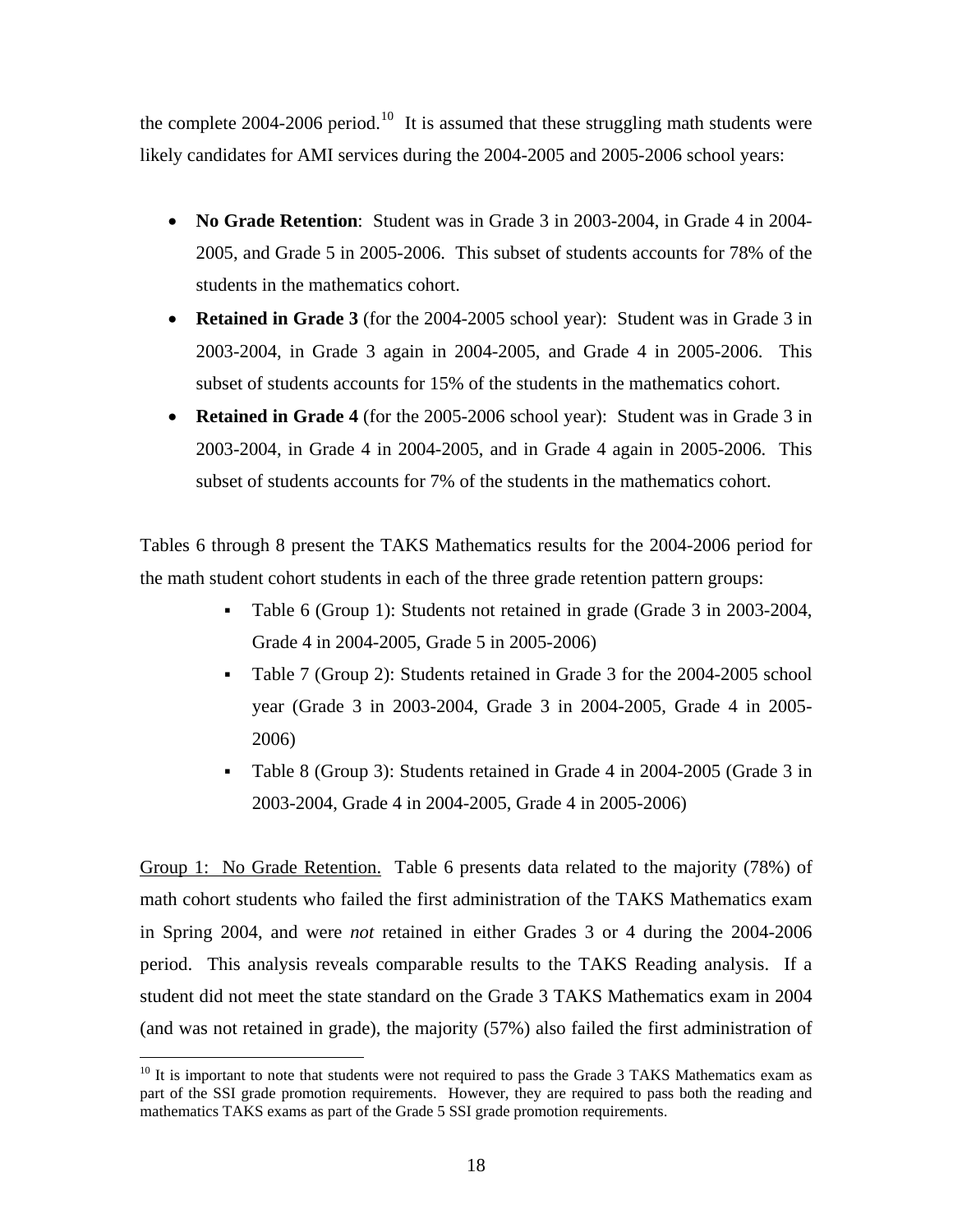the Grade 4 (Spring 2005) and Grade 5 (Spring 2006) TAKS Mathematics exams. These data further illustrate the low passing rates on the Grades 4 and 5 TAKS Mathematics exams that were outlined in the disaggregated analysis.

Just 17% of the students not retained in either Grades 3 or 4 experienced a positive academic outcome of passing the first administration of the Grade 4 (Spring 2005) and Grade 5 (Spring 2006) TAKS Mathematics exam.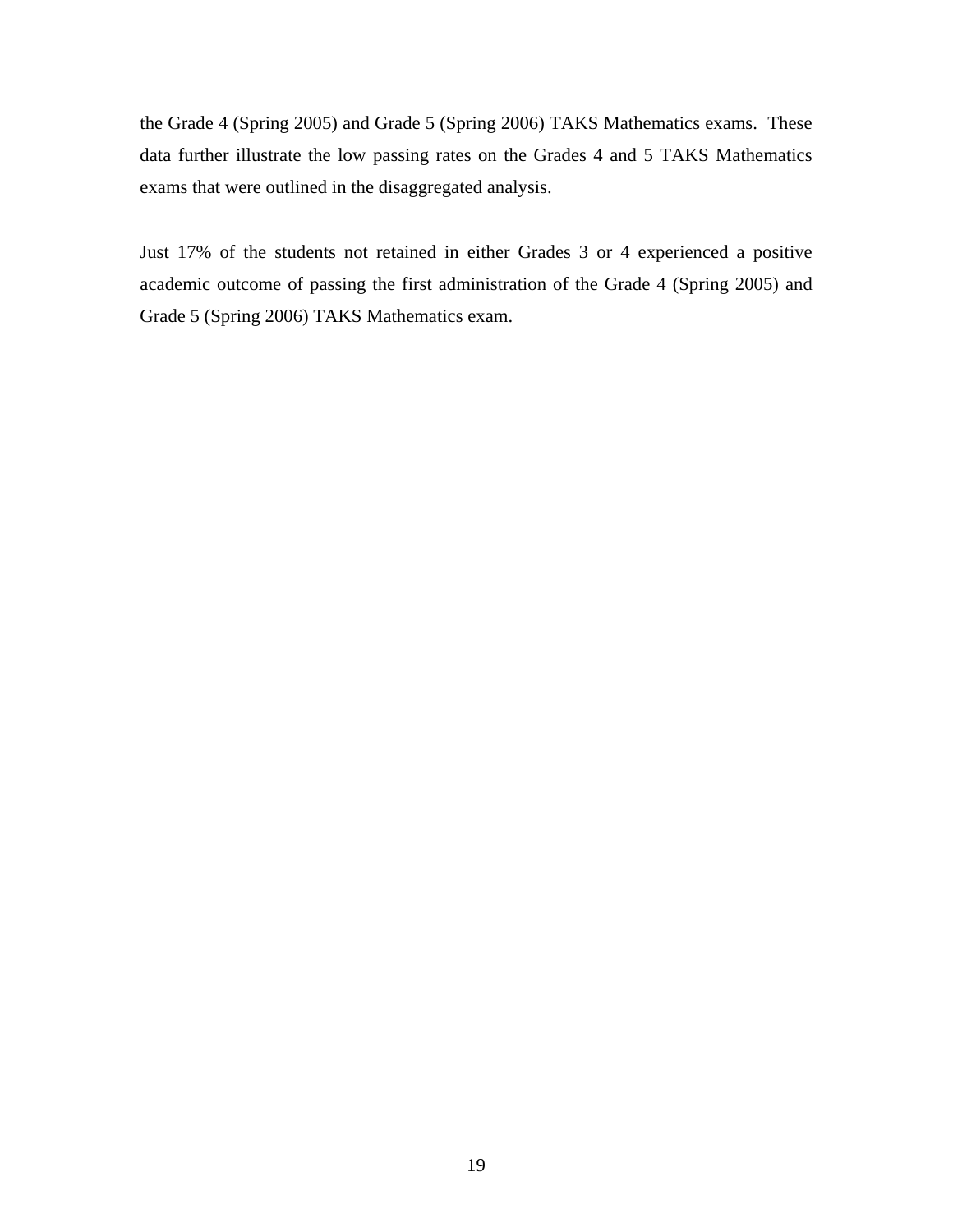#### **Accelerated Math Instruction (AMI) TAKS First Administration Mathematics Performance Patterns and Mean TAKS Scale Scores Among Cohort Students Not Retained in Grade, 2004-2006**

|                                               | $\blacksquare$ vvi $\blacksquare$ vv          |                                               |                                          |
|-----------------------------------------------|-----------------------------------------------|-----------------------------------------------|------------------------------------------|
| Grade 3 TAKS<br><b>Math Results</b><br>(2004) | Grade 4 TAKS<br><b>Math Results</b><br>(2005) | Grade 5 TAKS<br><b>Math Results</b><br>(2006) | <b>Percent of Students</b><br>in Pattern |
| Failed                                        | Failed                                        | Failed                                        | 57%                                      |
| (Mean=1955)                                   | (Mean=1951)                                   | (Mean=1924)                                   | $(N=10,627)$                             |
| Failed                                        | Failed                                        | Passed                                        | 14%                                      |
| (Mean=1978)                                   | (Mean=2009)                                   | (Mean=2170)                                   | $(N=2,543)$                              |
| Failed                                        | Passed                                        | Failed                                        | 13%                                      |
| (Mean=1982)                                   | (Mean=2151)                                   | (Mean=1990)                                   | $(N=2,332)$                              |
| Failed                                        | Passed                                        | Passed                                        | 17%                                      |
| (Mean=1987)                                   | (Mean=2180)                                   | (Mean=2208)                                   | $(N=3,092)$                              |
|                                               |                                               |                                               | 100%<br>$(N=18,594)$                     |

Source: Texas Education Agency, TAKS Mathematics Results 2004-2006, First Administration. Notes: Totals may not sum to 100% due to rounding. Results are based on 18,594 students who did not

meet the state standard on the first administration of the 2004 TAKS Mathematics exam, had TAKS records for the 2004-2006 period, and were not retained in grade during the 2004-2006 period. Scale score of 2100 represents meeting passing standards for the 2005 and 2006 TAKS years.

Group 2: Retained in Grade 3 for the 2004-2005 School Year. Table 7 presents data for the 15% of math cohort students who failed the first administration of the 2004 TAKS Mathematics exam and were subsequently retained in Grade 3 for the 2004-2005 school year. After repeating Grade 3 in 2004-2005, 58% of the students passed the first administration of the Grade 3 TAKS Mathematics exam in Spring 2005. Almost half (49%) of all students in this subset eventually went on the pass the first administration of the Grade 4 TAKS Mathematics exam in Spring 2006. This compares favorably to the student subgroup of 2004 Grade 3 TAKS Mathematics first administration failers who were not retained the Grade 3; only 27% of this subset of students went on to pass the first administration of the Grade 4 TAKS Mathematics exam in Spring 2005 (see Table 5).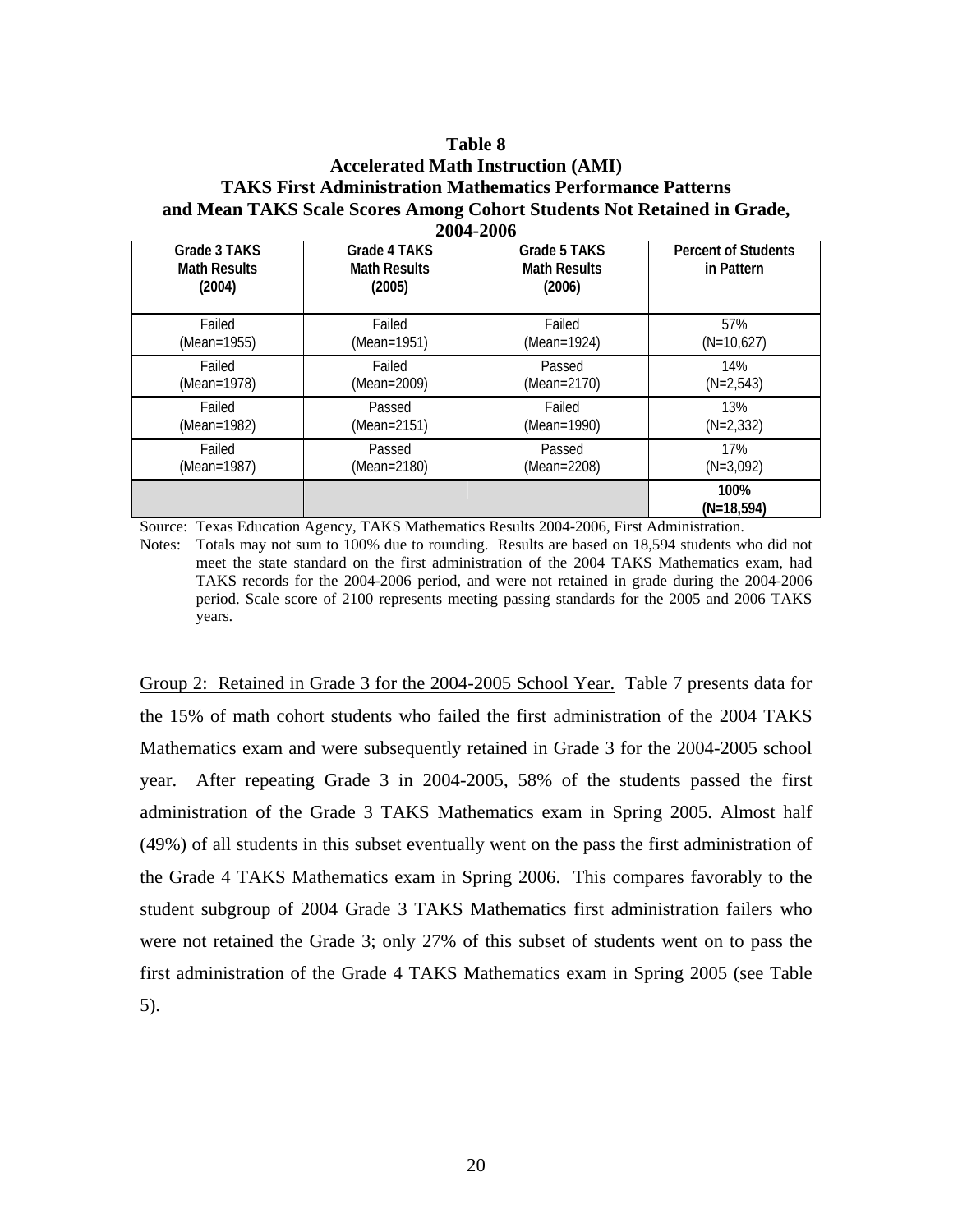## **Accelerated Math Instruction (AMI) TAKS First Administration Mathematics Performance Patterns and Mean TAKS Scale Scores Among Cohort Students Retained in Grade 3 for the 2004-2005 School Year (TAKS 2005), 2004-2006**

| Grade 3 TAKS<br><b>Math Results</b><br>(2004) | Grade 3 TAKS Math<br><b>Results</b><br>(2005) | Grade 4 TAKS Math<br><b>Results</b><br>(2006) | <b>Percent of Students</b><br>in Pattern |
|-----------------------------------------------|-----------------------------------------------|-----------------------------------------------|------------------------------------------|
| Failed                                        | Failed                                        | Failed                                        | 31%                                      |
| (Mean=1888)                                   | (Mean=1978)                                   | (Mean=1967)                                   | $(N=1, 137)$                             |
| Failed                                        | Failed                                        | Passed                                        | 11%                                      |
| (Mean=1932)                                   | (Mean=2015)                                   | (Mean=2161)                                   | $(N=398)$                                |
| Failed                                        | Passed                                        | Failed                                        | 20%                                      |
| (Mean=1937)                                   | (Mean=2154)                                   | (Mean=2009)                                   | $(N=709)$                                |
| Failed                                        | Passed                                        | Passed                                        | 38%                                      |
| (Mean=1961)                                   | (Mean=2193)                                   | (Mean=2205)                                   | $(N=1,370)$                              |
|                                               |                                               |                                               | 100%<br>$(N=3,614)$                      |

Source: Texas Education Agency, TAKS Mathematics Results 2004-2006, First Administration.

Note: Results are based on 3,614 students who did not meet the state standard on the first administration of the 2004 TAKS Mathematics exam, had TAKS records for the 2004-2006 period, and were retained in Grade 3 for the 2004-2005 school year. Scale score of 2100 represents meeting passing standards for the 2005 and 2006 TAKS years.

Group 3: Retained in Grade 4 for the 2005-2006 School Year. Table 8 presents results for 1,605 students, or 7% of the student math cohort, who failed the first administration of the Grade 3 TAKS Mathematics exam, were promoted to Grade 4 for the 2004-2005 school year, but were subsequently retained in Grade 4 for the 2005-2006 school year.

The overwhelming majority of these students (95%), who were retained in Grade 4 for the 2005-2006 school year, had failed the first administration of the TAKS Mathematics exam in Spring 2005. After repeating the Grade 4 in 2005-2006, approximately half (51%) of students in this subgroup of Grade 4 retainees met the state standard on the Grade 4 TAKS Mathematics exam on the first administration in Spring 2006. This compares to 58% of repeat Grade 3 students who passed the Grade 3 TAKS Mathematics exam in Spring 2005 (see Table 5).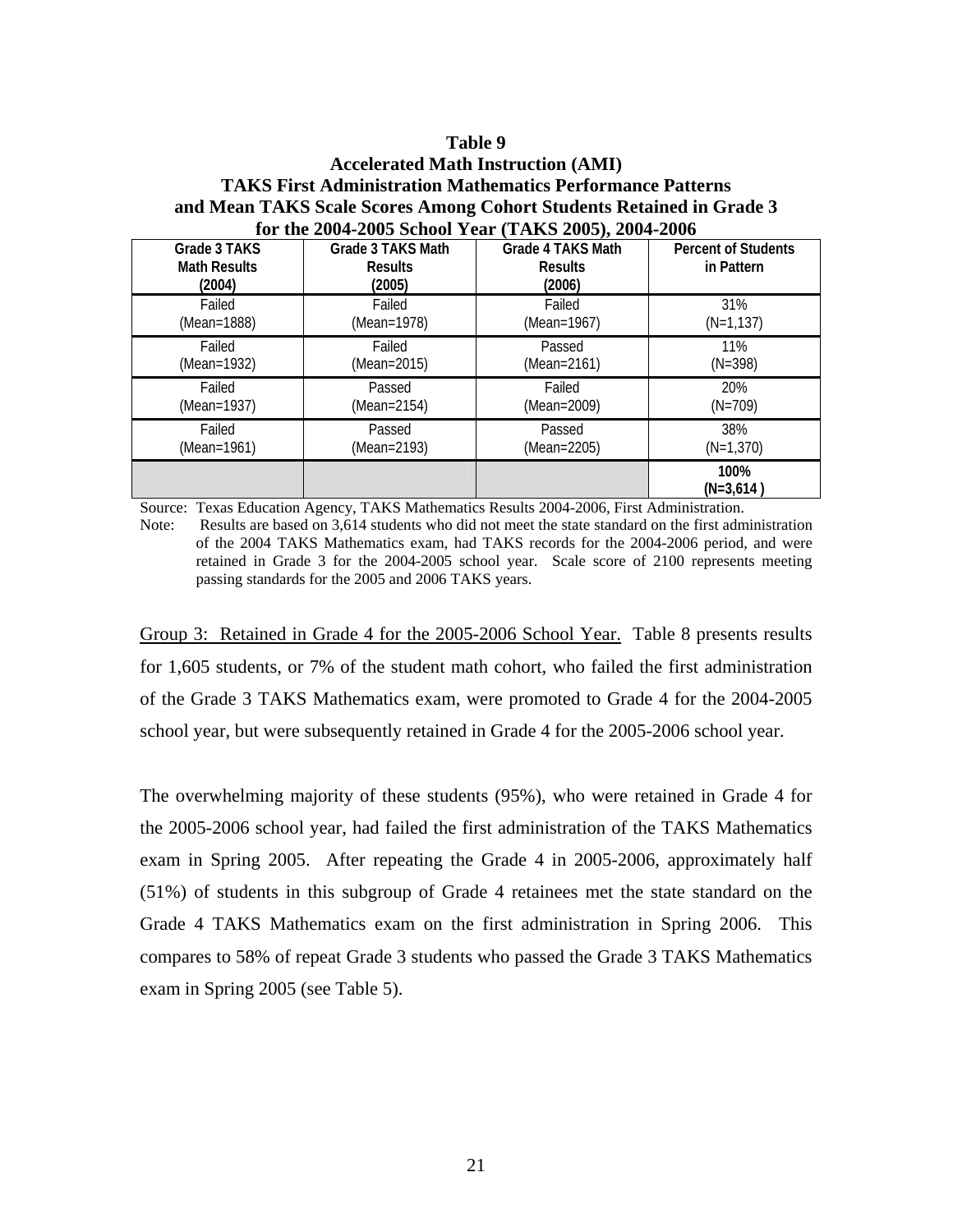### **Accelerated Math Instruction (AMI) TAKS First Administration Mathematics Performance Patterns and Mean TAKS Scale Scores Among Cohort Students Retained in Grade 4 for the 2005-2006 School Year (TAKS 2006), 2004-2006**

| Grade 3 TAKS<br><b>Math Results</b><br>(2004) | Grade 4 TAKS<br><b>Math Results</b><br>(2005) | Grade 4 TAKS<br><b>Math Results</b><br>(2006) | <b>Percent of Students</b><br>in Pattern |
|-----------------------------------------------|-----------------------------------------------|-----------------------------------------------|------------------------------------------|
| Failed                                        | Failed                                        | Failed                                        | 48%                                      |
| (Mean=1927)                                   | (Mean=1885)                                   | (Mean=1990)                                   | $(N=767)$                                |
| Failed                                        | Failed                                        | Passed                                        | 47%                                      |
| (Mean=1959)                                   | (Mean=1955)                                   | (Mean=2187)                                   | $(N=761)$                                |
| Failed                                        | Passed                                        | Failed                                        | $1\%$                                    |
| (Mean=1969)                                   | (Mean=2148)                                   | (Mean=2048)                                   | $(N=14)$                                 |
| Failed                                        | Passed                                        | Passed                                        | $4\%$                                    |
| (Mean=1977)                                   | (Mean=2147)                                   | (Mean=2224)                                   | $(N=63)$                                 |
|                                               |                                               |                                               | 100%<br>$(N=1,605)$                      |

Source: Texas Education Agency, TAKS Mathematics Results 2004-2006, First Administration.

Note: Results are based on 1,605 students who did not meet the state standard on the first administration of the 2004 TAKS Mathematics exam, had TAKS records for the 2004-2006 period, and were retained in Grade 4 for the 2005-2006 school year. Scale score of 2100 represents meeting passing standards for the 2005 and 2006 TAKS years.

#### **Mathematics Summary**

Analyzing a cohort of students who did not meet state standards on the first administration of the Grade 3 TAKS Mathematics exam has revealed important information regarding the progress made by students most in need of mathematics remediation services. The trends observed in the analysis of struggling readers tend to hold for struggling math students as well. Key observations from this analysis are as follows:

**The majority of students who failed to meet the state standard on the first administration of the Grade 3 TAKS Mathematics exam in Spring 2004 were subsequently promoted to Grade 4 for the 2004-2005 school year and to Grade 5 for the 2005-2006 school year.**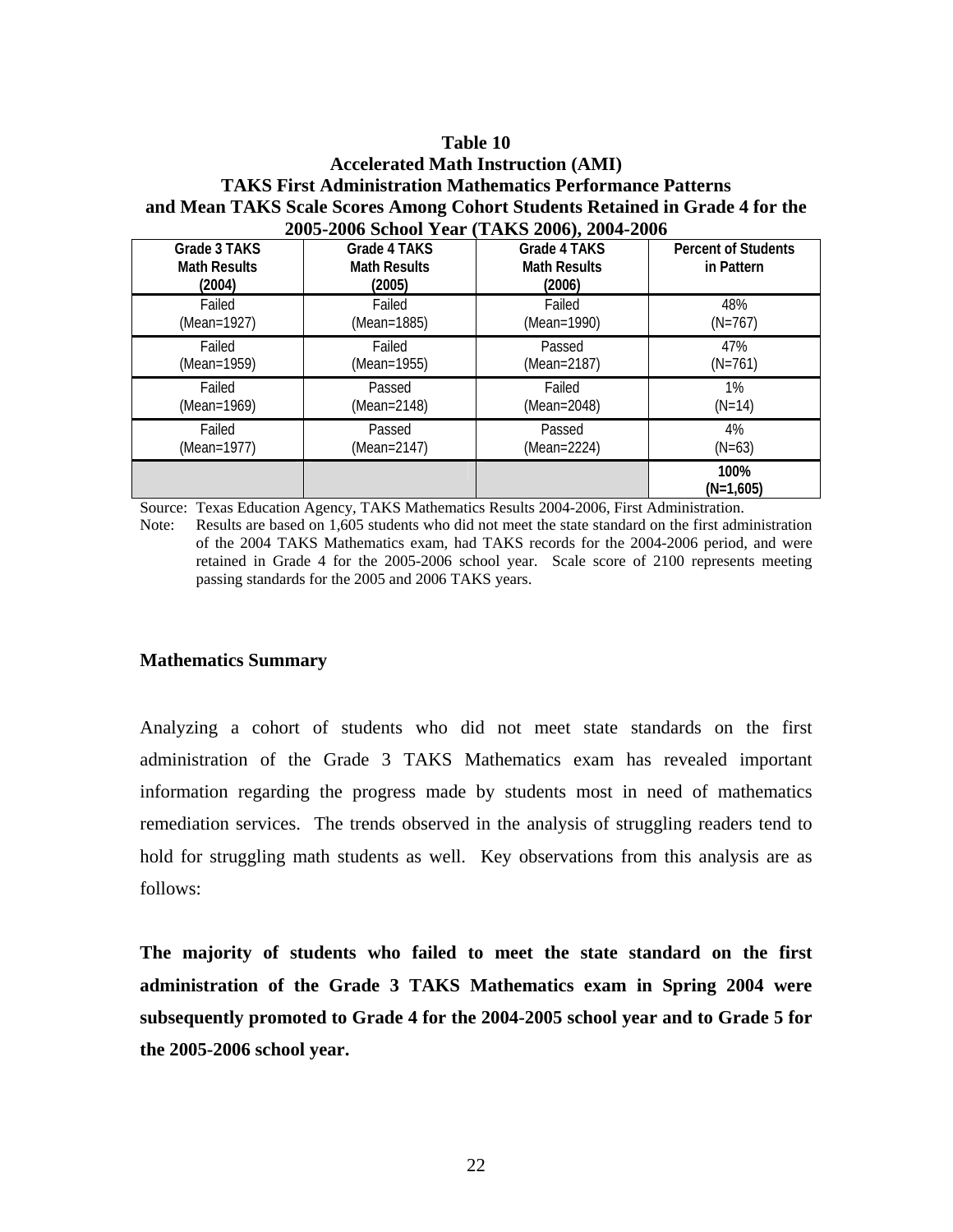- Of the 23,831 students in the mathematics cohort, over three-quarters (78%) were not retained in grade over the 2004-2006 period.
- A minority of students (15%) who failed the Grade 3 TAKS Mathematics exam were retained in grade for the 2004-2005 school year.<sup>[11](#page-26-0)</sup>
- A small proportion of the math cohort (7%) were promoted to Grade 4 for the 2004-2005 school year, and were retained in Grade 4 for the 2005-2006 school year.

**Similar to the reading results, students who failed the first administration Grade 3 TAKS Mathematics exam in Spring 2004 and** *were* **retained in grade for the 2004- 2005 school year had relatively high rates of passage on the Grade 3 TAKS Mathematics exam in Spring 2005.** 

- While lower than the 70% of retained students in the reading cohort who passed the Grade 3 TAKS Reading exam on the first administration in Spring 2005, a significant proportion (58%) of math cohort students retained in Grade 3 for the 2004-2005 school year were successful in passing the first administration of the Grade 3 TAKS Mathematics exam the following year in Spring 2005 (see Table 5).
- The large majority of students in each of the student subgroups under review (e.g., economically disadvantaged, African American, Hispanic, LEP, special education) met the state standard on the first administration of this exam during their second year in Grade 3 (Spring 2005) (see Table 5).

**For students who were** *not* **retained in either Grades 3 or 4 during the period of analysis (2004-2006), passing rates on the first administration of the Spring 2005 (Grade 4) and Spring 2006 (Grade 5) TAKS Mathematics exams were very low.** 

• Less than one-third of math cohort students who were not retained in either Grades 3 or 4 passed the first administration of the Grade 4 (27%) or Grade 5 (30%) TAKS Mathematics exams (see Table 5).

 $\overline{a}$ 

<span id="page-26-0"></span><sup>&</sup>lt;sup>11</sup> Most likely due to reading SSI grade promotion requirements, this proportion is somewhat lower that the 22% of students in the reading cohort who were retained in Grade 3 for the 2004-2005 school year.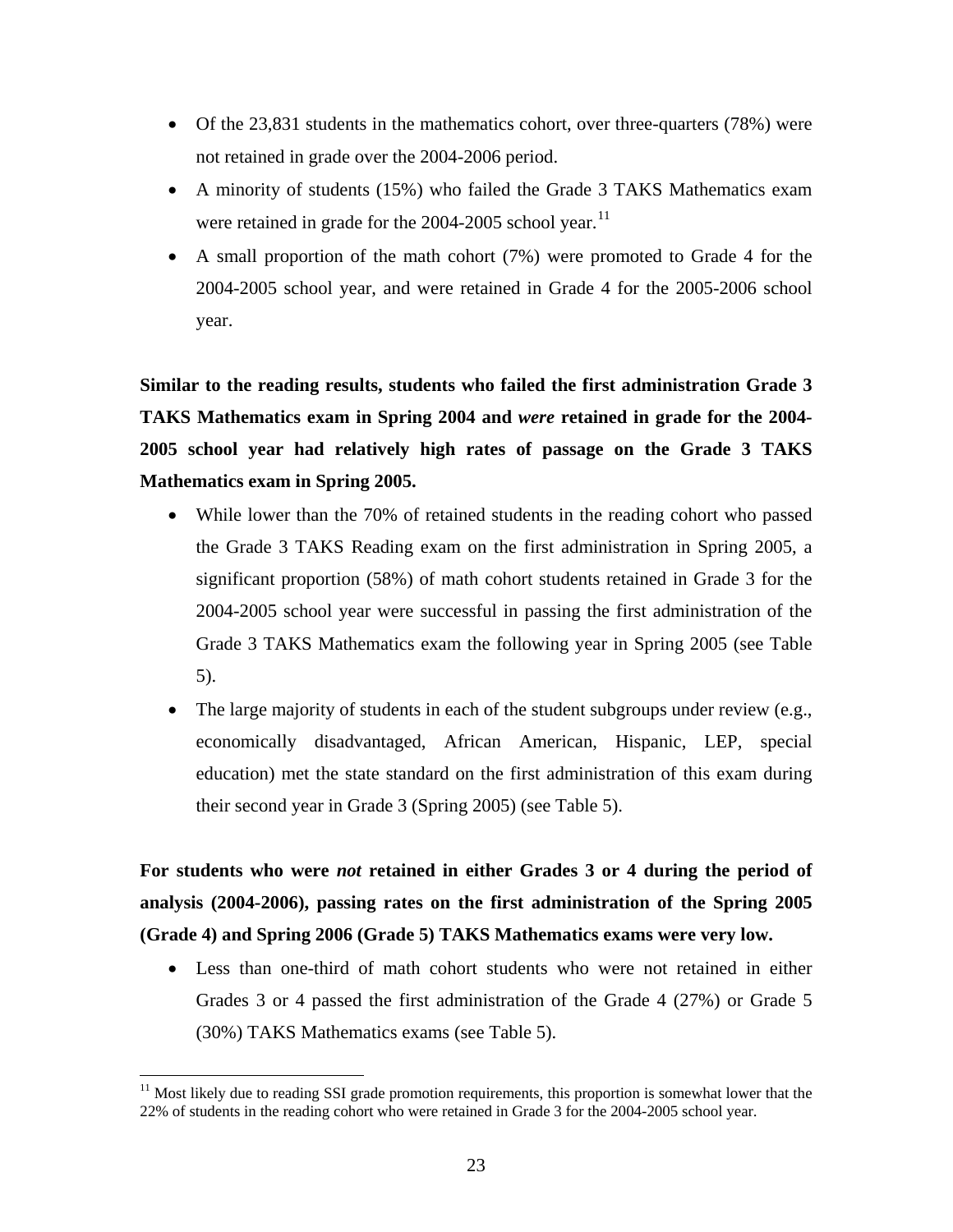• Similar to the pattern found for struggling readers, the majority of these nonretained math cohort students (57%) failed to meet the state standard on *both* the Grades 4 and 5 TAKS Mathematics exams (first administration) (see Table 6).

**Consistent with reading, there appears to be some benefit to appropriately retaining students in Grade 3 who have not mastered the math content for that grade level, as the rate of success on subsequent first administration of TAKS Mathematics exams for these students (retained in Grade 3) was higher than their counterparts who were promoted to Grade 4 for the 2004-2005 school year.** 

• Almost half (49%) of the math cohort students who repeated Grade 3 in 2004- 2005 went on to pass the first administration of the Grade 4 TAKS Mathematics exam in Spring 2006. In comparison, only 27% of the cohort students who did not repeat third grade passed the first administration of the Grade 4 TAKS Mathematics exam in Spring 2005 (see Tables 5 and 6).

**Among students who failed the first administration of the Grade 3 TAKS Mathematics exam in Spring 2004, African American and Hispanic students are much more likely than White students to fail the first administration of the TAKS Mathematics exam in Grades 4 and 5. Similar results are observed for economically disadvantaged and LEP students. These results are consistent with those found for the reading cohort and tend to mirror statewide disaggregated TAKS passing rates.**

- For non-retained math cohort students, 22% of African American students and 27% of Hispanic students passed the first administration of the Grade 4 TAKS Mathematics exam in Spring 2005, compared to 37% of White students (see Table 5).
- For non-retained math cohort students, 26% of African American students and 29% of Hispanic students passed the first administration of the Grade 5 TAKS Mathematics exam in Spring 2006, compared to 41% of White students (see Table 5).
- Similarly, 25% of non-retained economically disadvantaged students (compared to 34% of non-economically disadvantaged students) passed the first